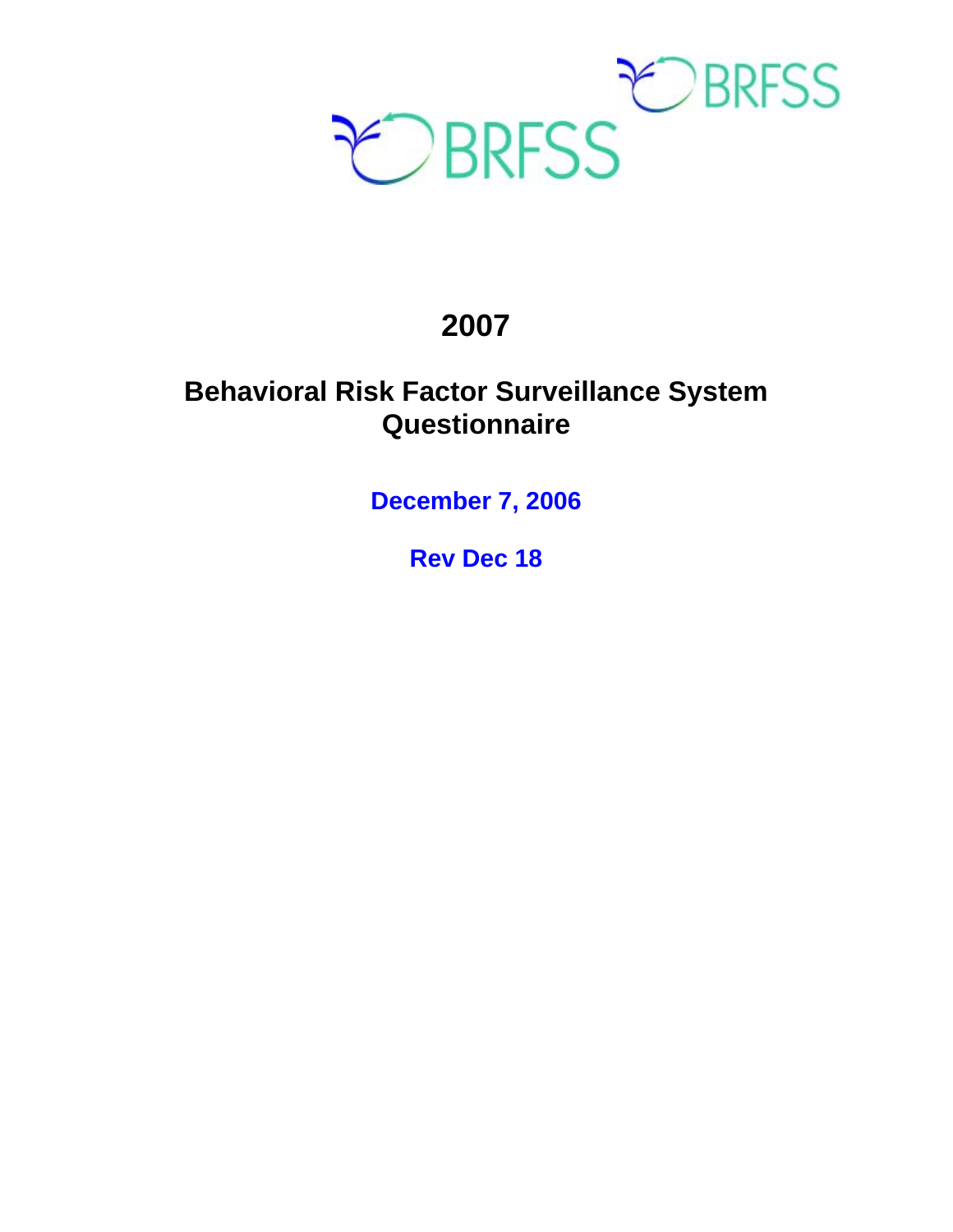

# **Behavioral Risk Factor Surveillance System** 2007 Questionnaire

# **Table of Contents**

| Core Closing Statement or Transition to Modules and/or State-Added Questions 26 |  |
|---------------------------------------------------------------------------------|--|
|                                                                                 |  |
|                                                                                 |  |
|                                                                                 |  |
|                                                                                 |  |
|                                                                                 |  |
|                                                                                 |  |
|                                                                                 |  |
|                                                                                 |  |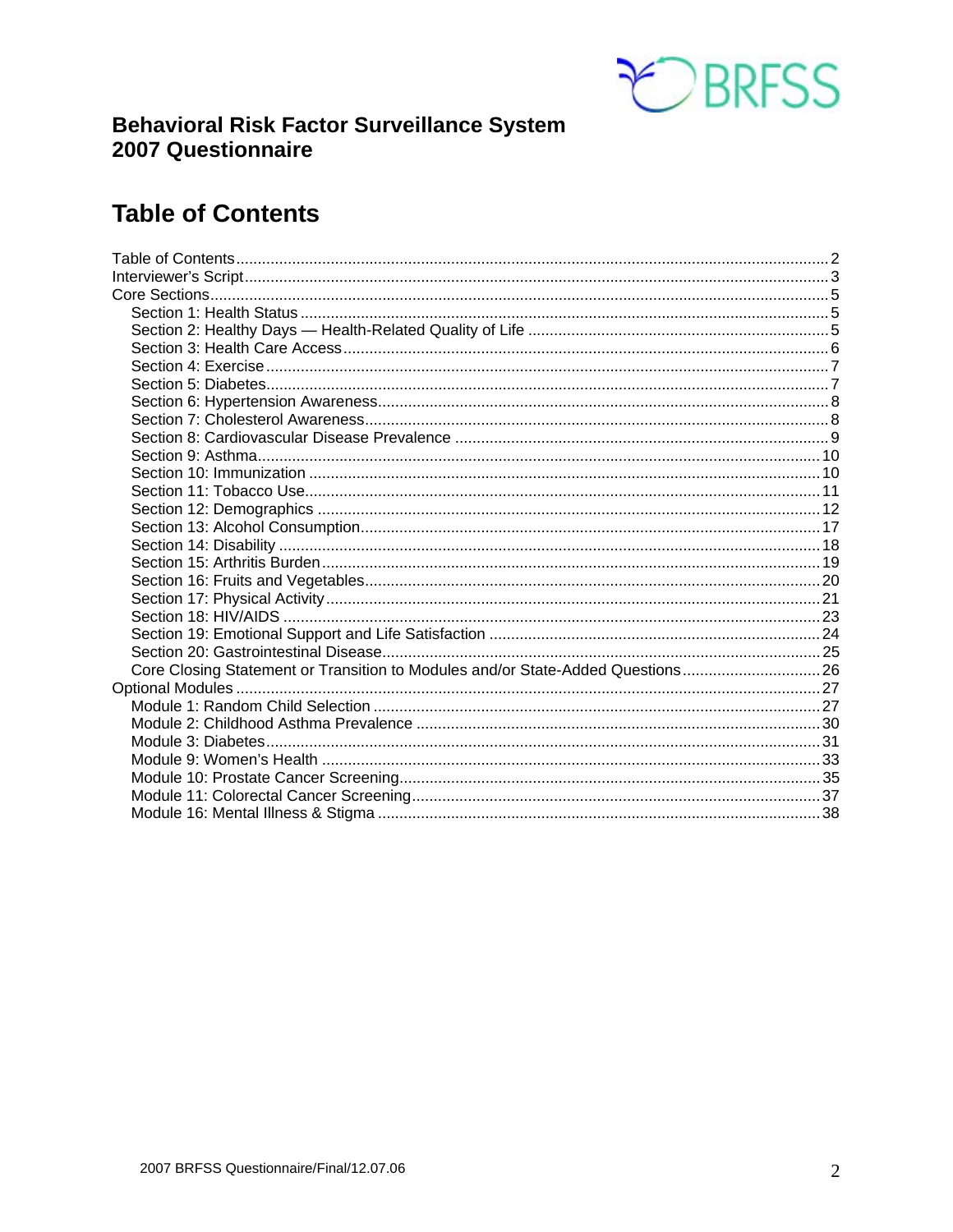

# **Interviewer's Script**

HELLO, I am calling for the **(health department)** . My name is **(name)** . We are gathering information about the health of **(state)** residents. This project is conducted by the health department with assistance from the Centers for Disease Control and Prevention. Your telephone number has been chosen randomly, and I would like to ask some questions about health and health practices.

# Is this **(phone number)** ?

 **If "no,"** 

 Thank you very much, but I seem to have dialed the wrong number. It's possible that your number may be called at a later time. **STOP**

Is this a private residence?

 **If "no,"** Thank you very much, but we are only interviewing private residences. **STOP**

Is this a cellular telephone?

# **Read only if necessary: "By cellular telephone we mean a telephone that is mobile and usable outside of your neighborhood".**

# **If "yes,"**

Thank you very much, but we are only interviewing land line telephones and private residences. **STOP** 

I need to randomly select one adult who lives in your household to be interviewed. How many members of your household, including yourself, are 18 years of age or older?

Number of adults

 **If "1,"**  Are you the adult?

 **If "yes,"** 

Then you are the person I need to speak with. Enter 1 man or 1 woman below (Ask gender if necessary). **Go to page 5.**

# **If "no,"**

 Is the adult a man or a woman? Enter 1 man or 1 woman below. May I speak with **[fill in (him/her) from previous question]**? **Go to "correct respondent" on the next page.**

How many of these adults are men and how many are women?

Number of men

Number of women

The person in your household that I need to speak with is \_\_\_\_\_\_\_\_\_\_\_\_\_\_\_\_\_\_\_\_\_\_

**If "you," go to page 4**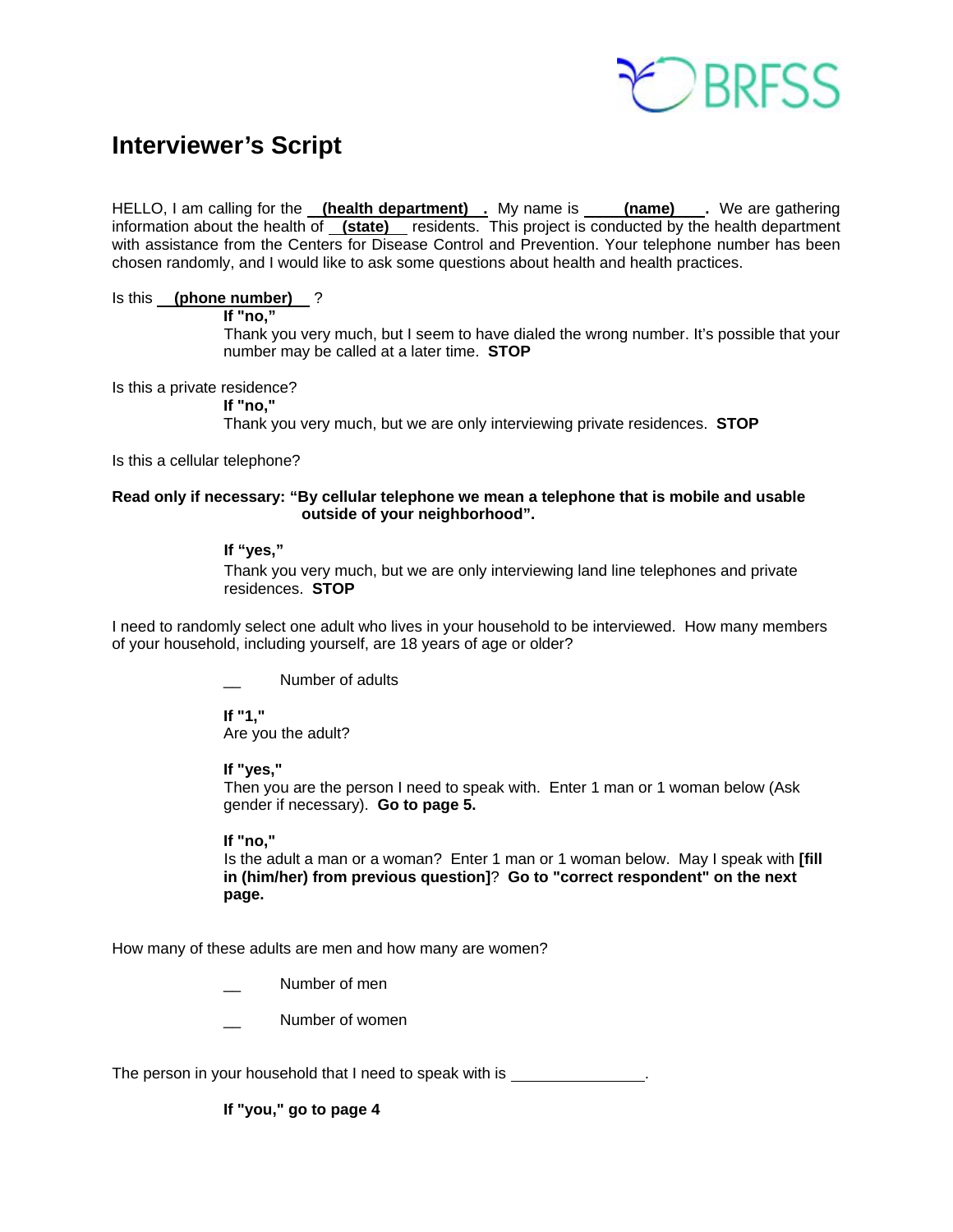

# **To the correct respondent:**

HELLO, I am calling for the **(health department)** . My name is **(name)** Ne are gathering information about the health of **(state)** residents. This project is conducted by the health department with assistance from the Centers for Disease Control and Prevention. Your telephone number has been chosen randomly, and I would like to ask some questions about health and health practices.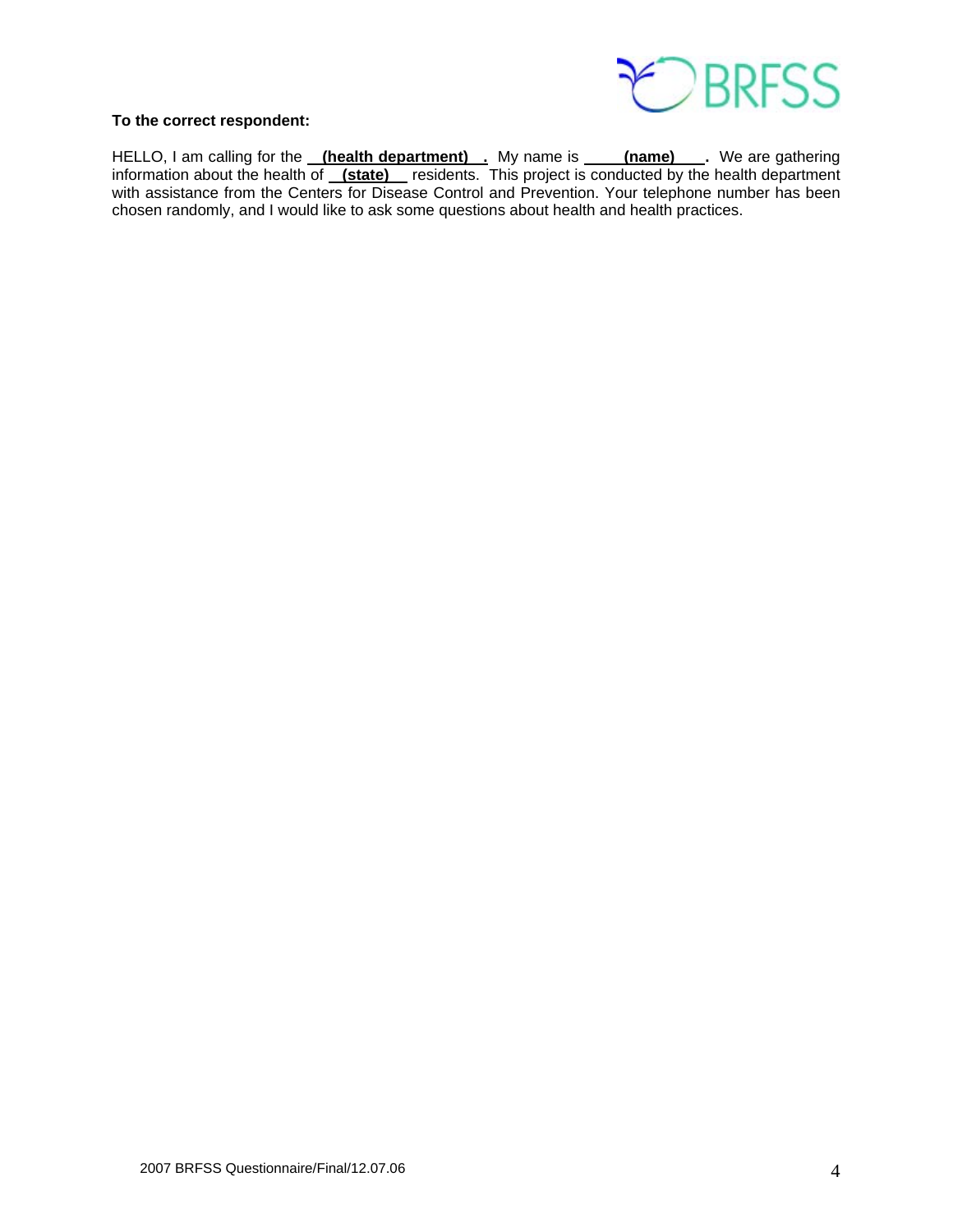

# **Core Sections**

I will not ask for your last name, address, or other personal information that can identify you. You do not have to answer any question you do not want to, and you can end the interview at any time. Any information you give me will be confidential. If you have any questions, I will provide a telephone number for you to call to get more information.

# Section 1: Health Status

| 1.1 | Would you say that in general your health is-<br>Please read: |                                        |  |  |
|-----|---------------------------------------------------------------|----------------------------------------|--|--|
|     | 1<br>$\frac{2}{3}$<br>$\overline{\mathcal{A}}$                | Excellent<br>Very good<br>Good<br>Fair |  |  |
|     | Or                                                            |                                        |  |  |
|     | 5                                                             | Poor                                   |  |  |
|     | Do not read:                                                  |                                        |  |  |
|     | $\overline{7}$<br>9                                           | Don't know / Not sure<br>Refused       |  |  |

# Section 2: Healthy Days — Health-Related Quality of Life

**2.1** Now thinking about your physical health, which includes physical illness and injury, for how many days during the past 30 days was your physical health not good?

 $(74-75)$ 

- $\frac{1}{8}$   $\frac{1}{8}$  Number of days
- None
- 7 7 Don't know / Not sure<br>9 9 Refused
- **Refused**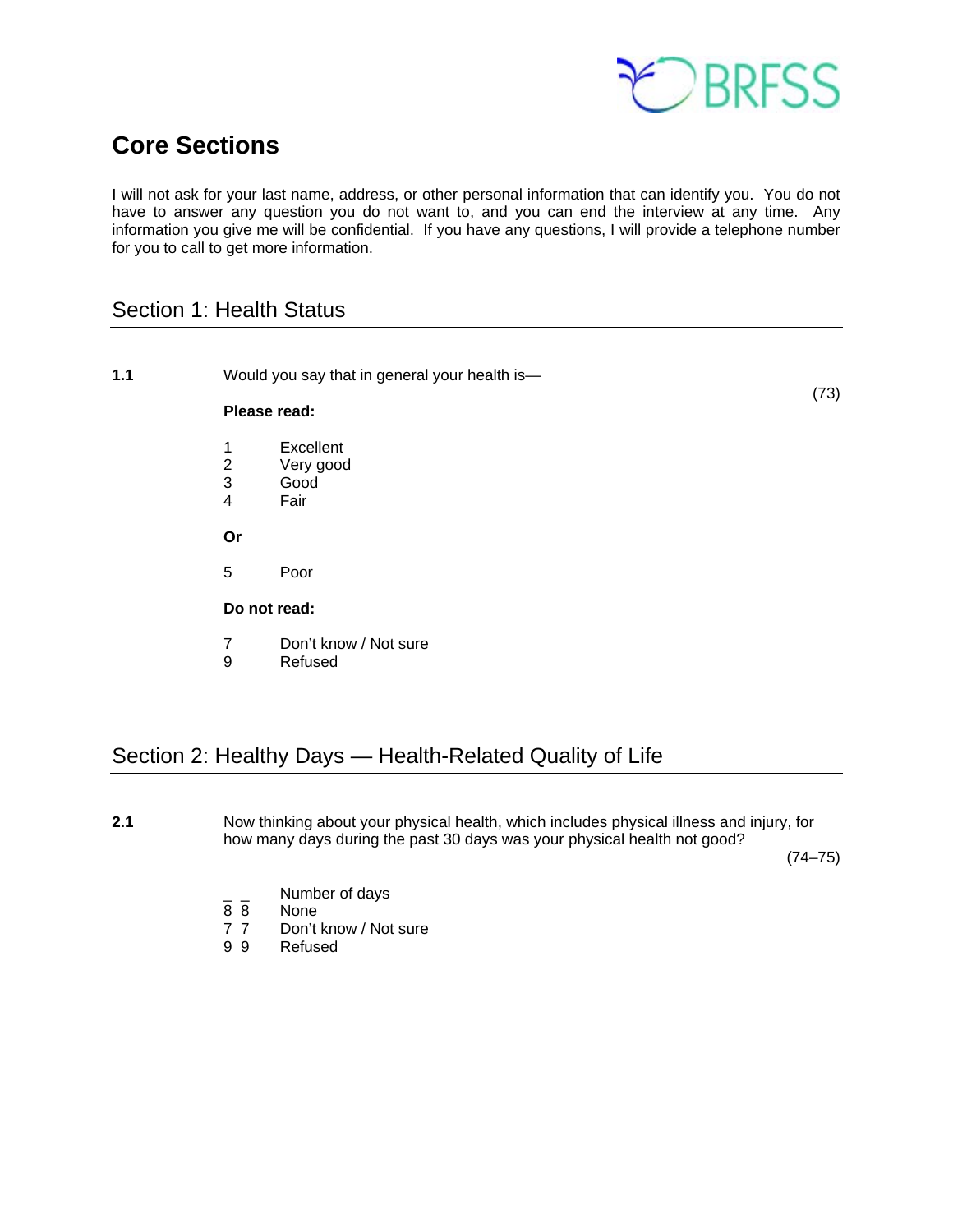

**2.2** Now thinking about your mental health, which includes stress, depression, and problems with emotions, for how many days during the past 30 days was your mental health not good?

 $(76 - 77)$ 

- $\frac{1}{8}$   $\frac{1}{8}$  Number of days
	- None *If Q2.1 and Q2.2 = 88 (None), go to next section***]**
- 
- 7 7 Don't know / Not sure
- 9 9 Refused

**2.3** During the past 30 days, for about how many days did poor physical or mental health keep you from doing your usual activities, such as self-care, work, or recreation?

 $(78-79)$ 

- Number of days
- 8 8 None
- 7 7 Don't know / Not sure
- 9 9 Refused

# Section 3: Health Care Access

**3.1** Do you have any kind of health care coverage, including health insurance, prepaid plans such as HMOs, or government plans such as Medicare?

(80)

- 
- 1 Yes<br>2 No 2 No
	- 7 Don't know / Not sure<br>9 Refused
	- **Refused**
- **3.2** Do you have one person you think of as your personal doctor or health care provider?

 **If "No," ask: "Is there more than one, or is there no person who you think of as your personal doctor or health care provider?"** 

(81)

- 1 Yes, only one
- 2 More than one
- 3 No
	- 7 Don't know / Not sure
	- 9 Refused
- **3.3** Was there a time in the past 12 months when you needed to see a doctor but could not because of cost?

(82)

- 1 Yes
- 2 No
	- 7 Don't know / Not sure
	- 9 Refused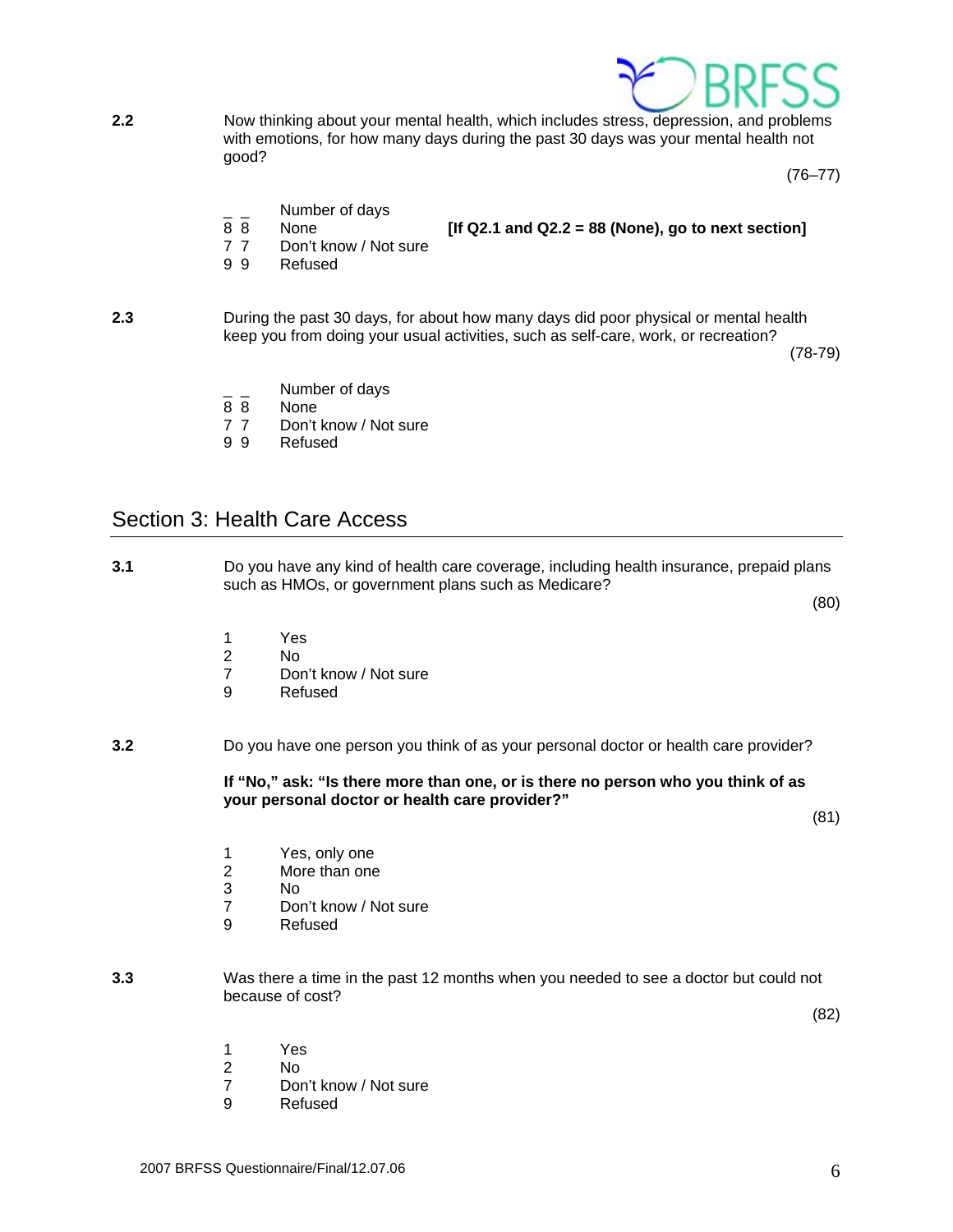

**3.4** About how long has it been since you last visited a doctor for a routine checkup? A routine checkup is a general physical exam, not an exam for a specific injury, illness, or condition.

(83)

- 1 Within past year (anytime less than 12 months ago)<br>2 Within past 2 years (1 year but less than 2 years ago
- 2 Within past 2 years (1 year but less than 2 years ago)<br>3 Within past 5 years (2 years but less than 5 years ago
- Within past 5 years (2 years but less than 5 years ago)
- 4 5 or more years ago<br>
7 Don't know / Not sure
- Don't know / Not sure
- 8 Never
- 9 Refused

# Section 4: Exercise

**4.1** During the past month, other than your regular job, did you participate in any physical activities or exercises such as running, calisthenics, golf, gardening, or walking for exercise?

(84)

- 1 Yes
- 2 No
- 7 Don't know / Not sure<br>9 Refused
- **Refused**

# Section 5: Diabetes

**5.1** Have you ever been told by a doctor that you have diabetes?

 **If "Yes" and respondent is female, ask: "Was this only when you were pregnant?"** 

**If respondent says pre-diabetes or borderline diabetes, use response code 4.** 

(85)

- 1 Yes
- 2 Yes, but female told only during pregnancy<br>3 No
- 3 No<br>4 No,
- No, pre-diabetes or borderline diabetes
- 7 Don't know / Not sure<br>9 Refused
- **Refused**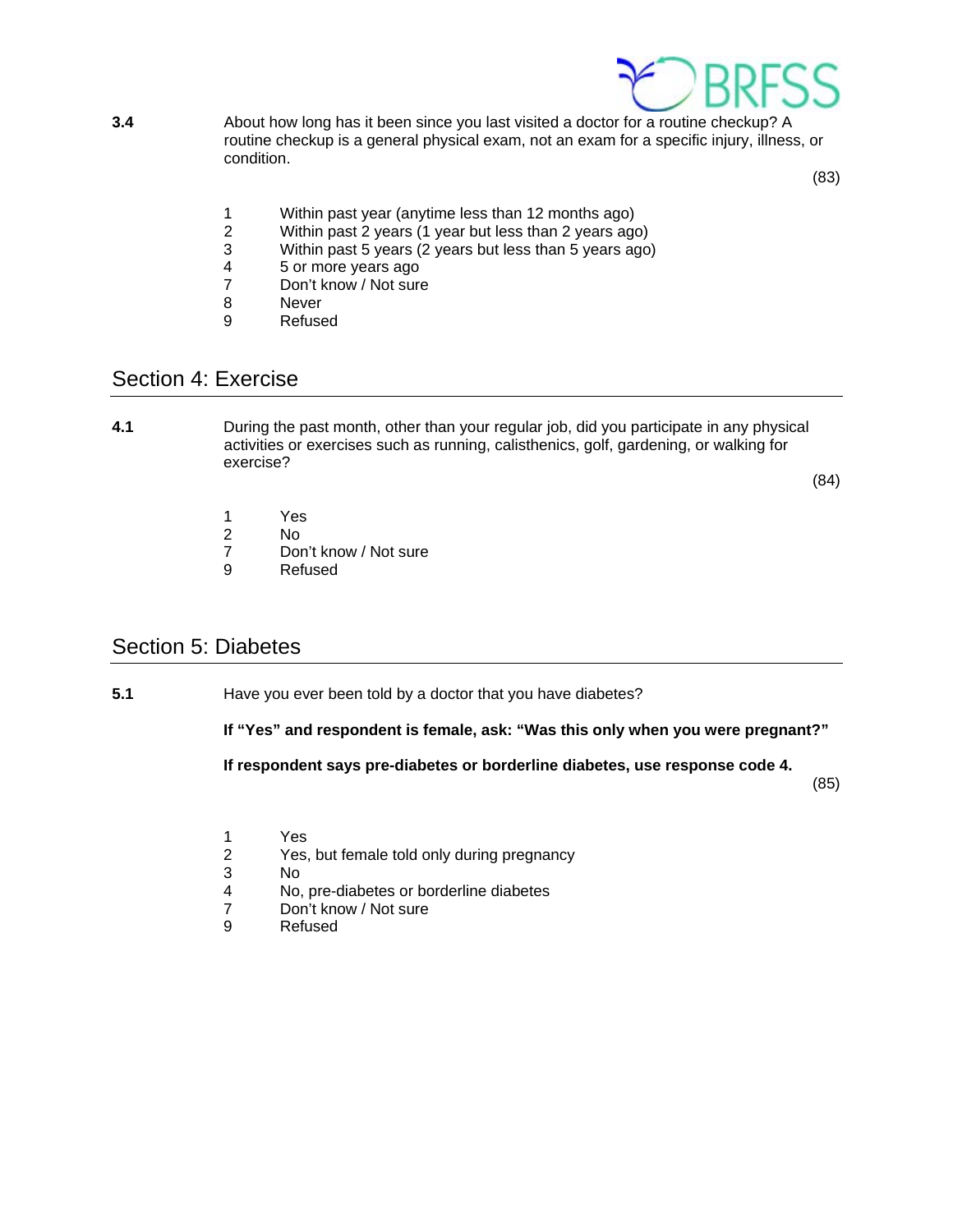

# Section 6: Hypertension Awareness

**6.1** Have you EVER been told by a doctor, nurse, or other health professional that you have high blood pressure?

(86)

**If "Yes" and respondent is female, ask: "Was this only when you were pregnant?"** 

| Yes                                        |                      |
|--------------------------------------------|----------------------|
| Yes, but female told only during pregnancy | [Go to next section] |
| N٥                                         | [Go to next section] |
| Told borderline high or pre-hypertensive   | [Go to next section] |
| Don't know / Not sure                      | [Go to next section] |
| Refused                                    | [Go to next section] |
|                                            |                      |

### **6.2** Are you currently taking medicine for your high blood pressure?

(87)

- 1 Yes
- 2 No
	- 7 Don't know / Not sure
	- 9 Refused

# Section 7: Cholesterol Awareness

**7.1** Blood cholesterol is a fatty substance found in the blood. Have you EVER had your blood cholesterol checked?

(88)

- 1 Yes 2 No **[Go to next section]** 7 Don't know / Not sure [**Go to next section]**
- 9 Refused [**Go to next section]**
- **7.2** About how long has it been since you last had your blood cholesterol checked?

(89)

### **Read only if necessary:**

- 1 Within the past year (anytime less than 12 months ago)
- 2 Within the past 2 years (1 year but less than 2 years ago)
- 3 Within the past 5 years (2 years but less than 5 years ago)
- 4 5 or more years ago

### **Do not read:**

- 7 Don't know / Not sure
- 9 Refused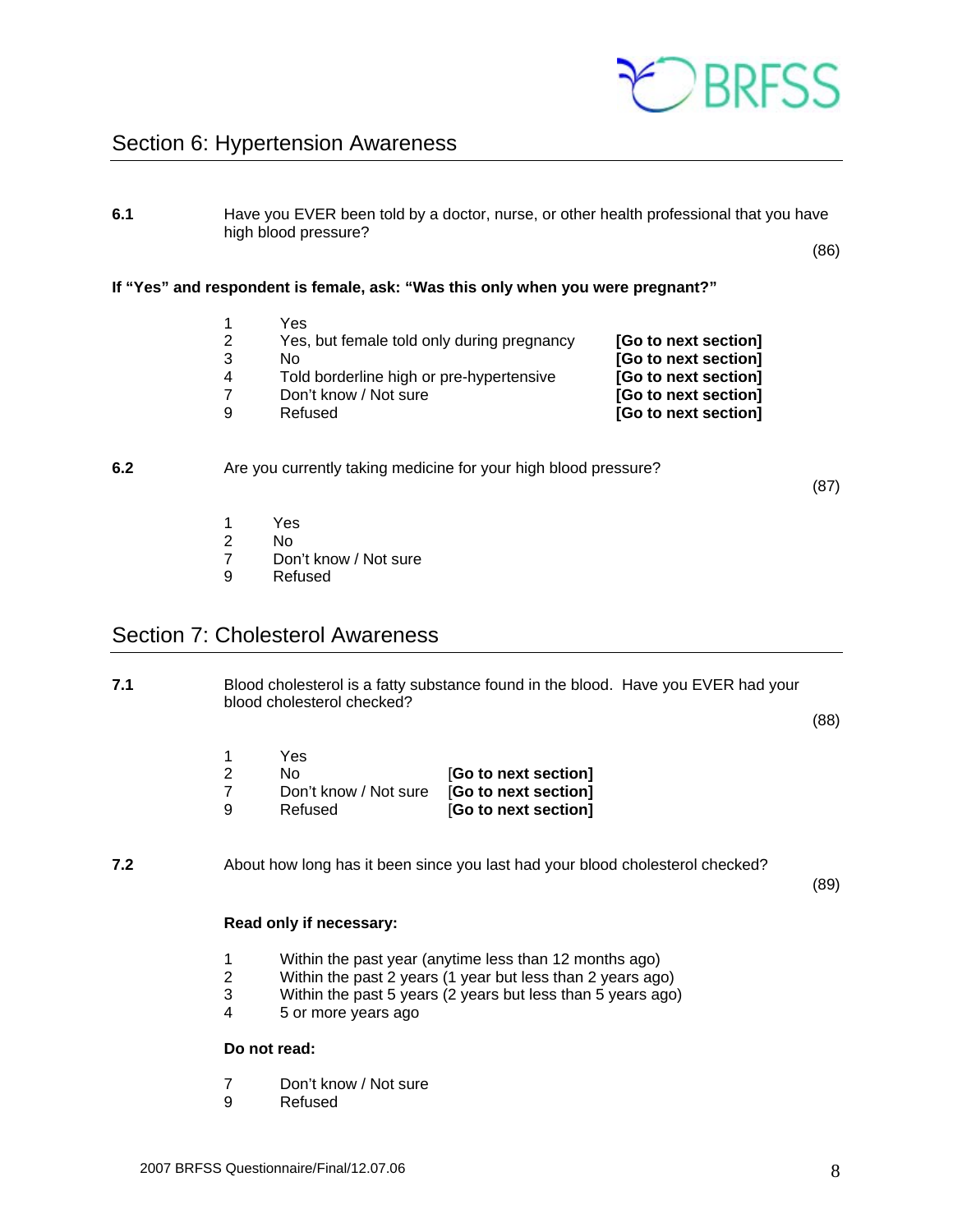

**7.3** Have you EVER been told by a doctor, nurse or other health professional that your blood cholesterol is high?

(90)

- 1 Yes
- 
- 2 No<br>7 Dor Don't know / Not sure
- 9 Refused

# Section 8: Cardiovascular Disease Prevalence

Now I would like to ask you some questions about cardiovascular disease.

Has a doctor, nurse, or other health professional EVER told you that you had any of the following? For each, tell me "Yes", "No", or you're "Not sure."

| 8.1 | (Ever told) you had a heart attack, also called a myocardial infarction?                             | (91) |
|-----|------------------------------------------------------------------------------------------------------|------|
|     | Yes<br>1<br>$\overline{2}$<br>No.<br>$\overline{7}$<br>Don't know / Not sure<br>9<br>Refused         |      |
| 8.2 | (Ever told) you had angina or coronary heart disease?                                                | (92) |
|     | Yes<br>1<br>$\overline{2}$<br>No<br>$\overline{7}$<br>Don't know / Not sure<br>9<br>Refused          |      |
| 8.3 | (Ever told) you had a stroke?                                                                        | (93) |
|     | Yes<br>1<br>$\overline{\mathbf{c}}$<br>No<br>$\overline{7}$<br>Don't know / Not sure<br>9<br>Refused |      |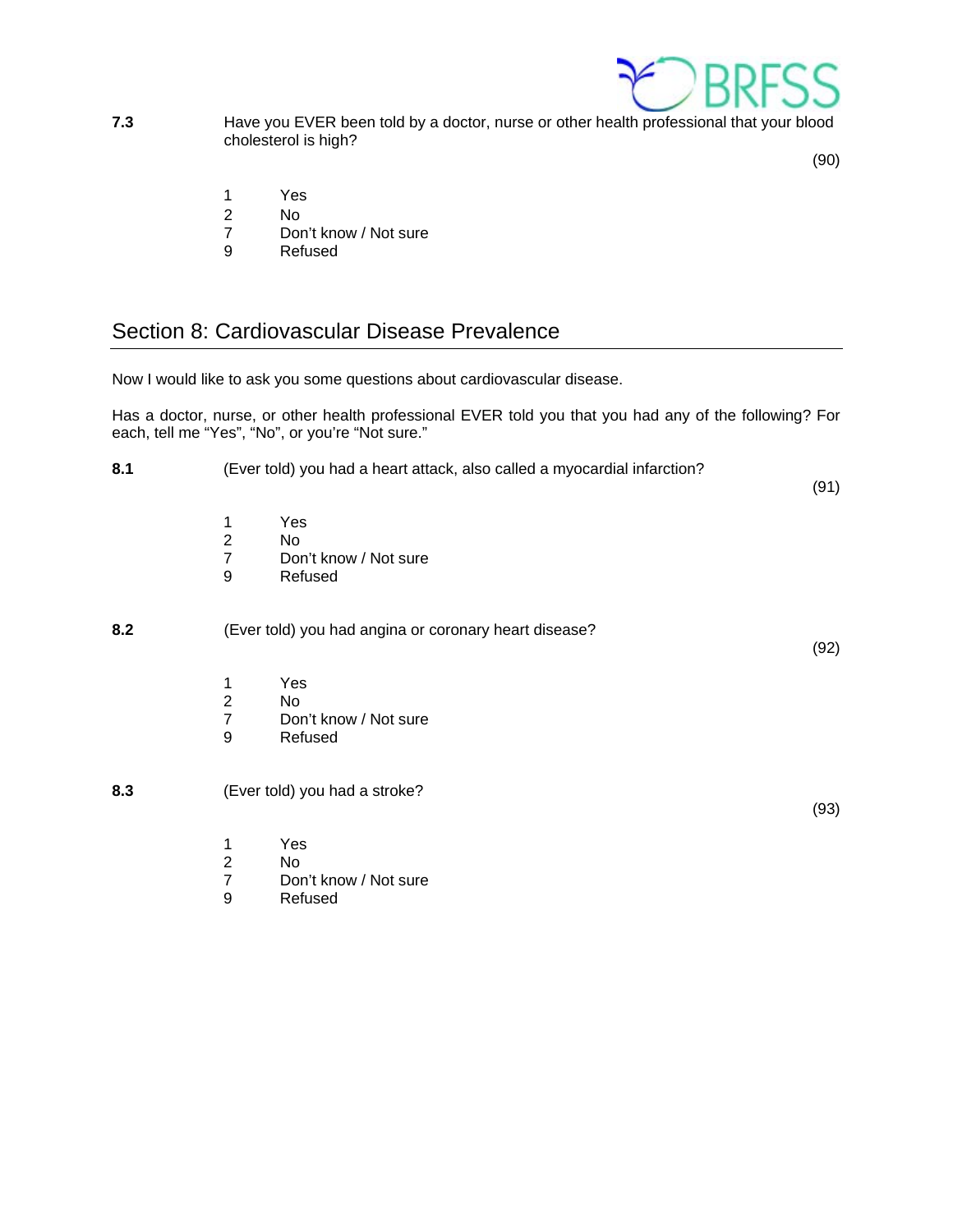

# Section 9: Asthma

| 9.1 | Have you ever been told by a doctor, nurse, or other health professional that you had<br>asthma? |                                                |                                                                      |  |      |
|-----|--------------------------------------------------------------------------------------------------|------------------------------------------------|----------------------------------------------------------------------|--|------|
|     |                                                                                                  |                                                |                                                                      |  | (94) |
|     | $\overline{2}$<br>7<br>9                                                                         | Yes<br>No.<br>Don't know / Not sure<br>Refused | [Go to next section]<br>[Go to next section]<br>[Go to next section] |  |      |
| 9.2 |                                                                                                  | Do you still have asthma?                      |                                                                      |  | (95) |
|     | 1<br>$\overline{2}$<br>$\overline{7}$<br>9                                                       | Yes<br>No.<br>Don't know / Not sure<br>Refused |                                                                      |  |      |

# Section 10: Immunization

| 10.1 |                                            | A flu shot is an influenza vaccine injected into your arm. During the past 12 months, have<br>you had a flu shot?<br>(96)                                                              |  |  |  |
|------|--------------------------------------------|----------------------------------------------------------------------------------------------------------------------------------------------------------------------------------------|--|--|--|
|      | $\overline{2}$<br>$\overline{7}$<br>9      | Yes<br>No<br>Don't know / Not sure<br>Refused                                                                                                                                          |  |  |  |
| 10.2 |                                            | During the past 12 months, have you had a flu vaccine that was sprayed in your nose?<br>The flu vaccine sprayed in the nose is also called FluMist™.<br>(97)                           |  |  |  |
|      | 1<br>$\overline{2}$<br>$\overline{7}$<br>9 | Yes<br>No.<br>Don't know / Not sure<br>Refused                                                                                                                                         |  |  |  |
| 10.3 |                                            | A pneumonia shot or pneumococcal vaccine is usually given only once or twice in a<br>person's lifetime and is different from the flu shot. Have you ever had a pneumonia shot?<br>(98) |  |  |  |
|      | $\overline{2}$                             | Yes<br>No                                                                                                                                                                              |  |  |  |

- 2 No<br>7 Don't know / Not sure<br>9 Refused
- **Refused**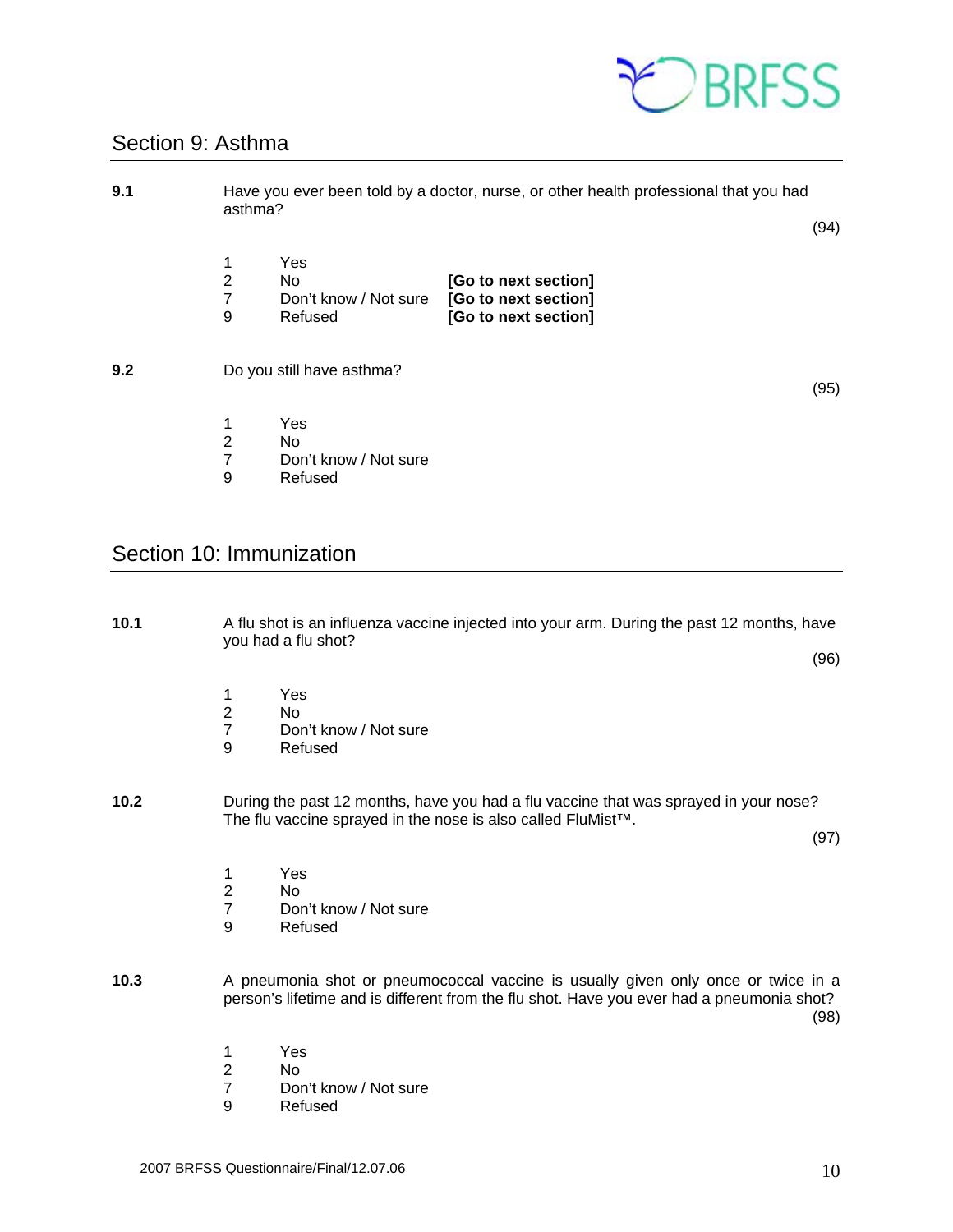

**10.4** Have you EVER received the hepatitis B vaccine? The hepatitis B vaccine is completed after the third shot is given.

(99)

# **INTERVIEWER NOTE: Response is "Yes" only if respondent has received the entire series of three shots.**

- 1 Yes
- 2 No
	- 7 Don't know / Not sure
	- 9 Refused

The next question is about behaviors related to Hepatitis B.

# **10.5** Please tell me if ANY of these statements is true for YOU. Do NOT tell me WHICH statement or statements are true for you, just if ANY of them are: You have hemophilia and have received clotting factor concentrate You have had sex with a man who has had sex with other men, even just one time You have taken street drugs by needle, even just one time You traded sex for money or drugs, even just one time You have tested positive for HIV You have had sex (even just one time) with someone who would answer "yes" to any of these statements You had more than two sex partners in the past year Are any of these statements true for you? (100) 1 Yes, at least one statement is true<br>2 No, none of these statements is true No, none of these statements is true 7 Don't know / Not sure

9 Refused

# Section 11: Tobacco Use

| 11.1 | Have you smoked at least 100 cigarettes in your entire life?<br>(101) |                                  |                      |  |
|------|-----------------------------------------------------------------------|----------------------------------|----------------------|--|
|      |                                                                       | NOTE: $5$ packs = 100 cigarettes |                      |  |
|      |                                                                       | Yes                              |                      |  |
|      | 2                                                                     | No                               | [Go to next section] |  |
|      |                                                                       | Don't know / Not sure            | [Go to next section] |  |
|      | 9                                                                     | Refused                          | [Go to next section] |  |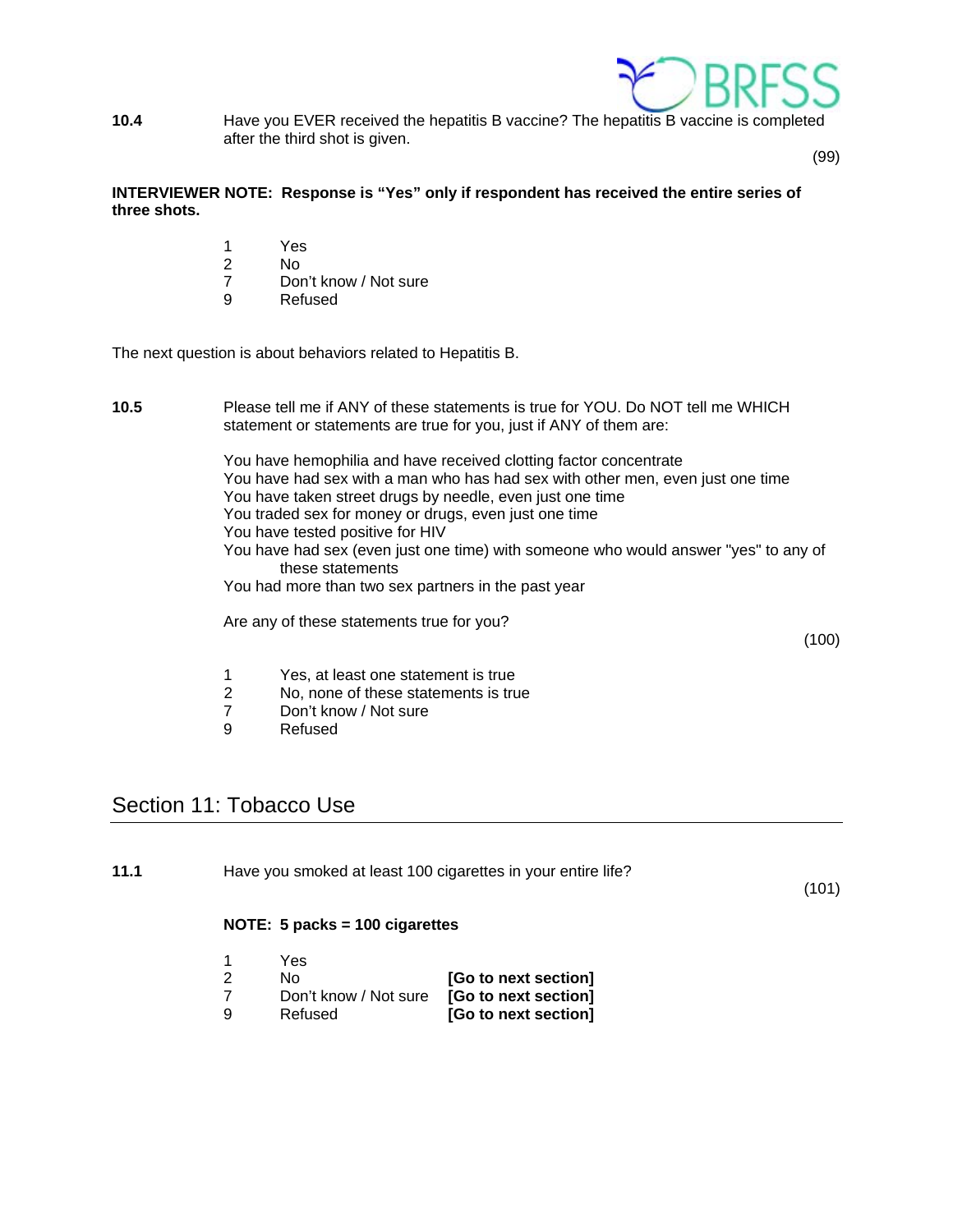

**11.2** Do you now smoke cigarettes every day, some days, or not at all?

 $(102)$ 

- 1 Every day<br>2 Some days
- 2 Some days<br>3 Not at all
- 
- 3 Not at all **[Go to next section]**<br>7 Don't know/Not sure **[Go to next section]**
- 
- **[Go to next section]** 9 Refused **[Go to next section]**
- **11.3** During the past 12 months, have you stopped smoking for one day or longer because you were trying to quit smoking?

 $(103)$ 

- 1 Yes<br>2 No
- No.
- 7 Don't know / Not sure<br>9 Refused
- **Refused**

# Section 12: Demographics

| 12.1 |                                                                       | What is your age?                                                                                                                   | $(104-105)$ |
|------|-----------------------------------------------------------------------|-------------------------------------------------------------------------------------------------------------------------------------|-------------|
|      | 0 <sub>7</sub><br>09                                                  | Code age in years<br>Don't know / Not sure<br>Refused                                                                               |             |
| 12.2 |                                                                       | Are you Hispanic or Latino?                                                                                                         | (106)       |
|      | $\mathbf{1}$<br>$\mathbf 2$<br>$\overline{\mathbf{7}}$<br>$\mathsf g$ | Yes<br><b>No</b><br>Don't know / Not sure<br>Refused                                                                                |             |
| 12.3 |                                                                       | Which one or more of the following would you say is your race? (107-112)                                                            |             |
|      |                                                                       | (Check all that apply)                                                                                                              |             |
|      |                                                                       | Please read:                                                                                                                        |             |
|      | 1<br>$\boldsymbol{2}$<br>3<br>$\overline{\mathbf{4}}$<br>5            | White<br><b>Black or African American</b><br>Asian<br>Native Hawaiian or Other Pacific Islander<br>American Indian or Alaska Native |             |
|      | Or                                                                    |                                                                                                                                     |             |
|      | 6                                                                     |                                                                                                                                     |             |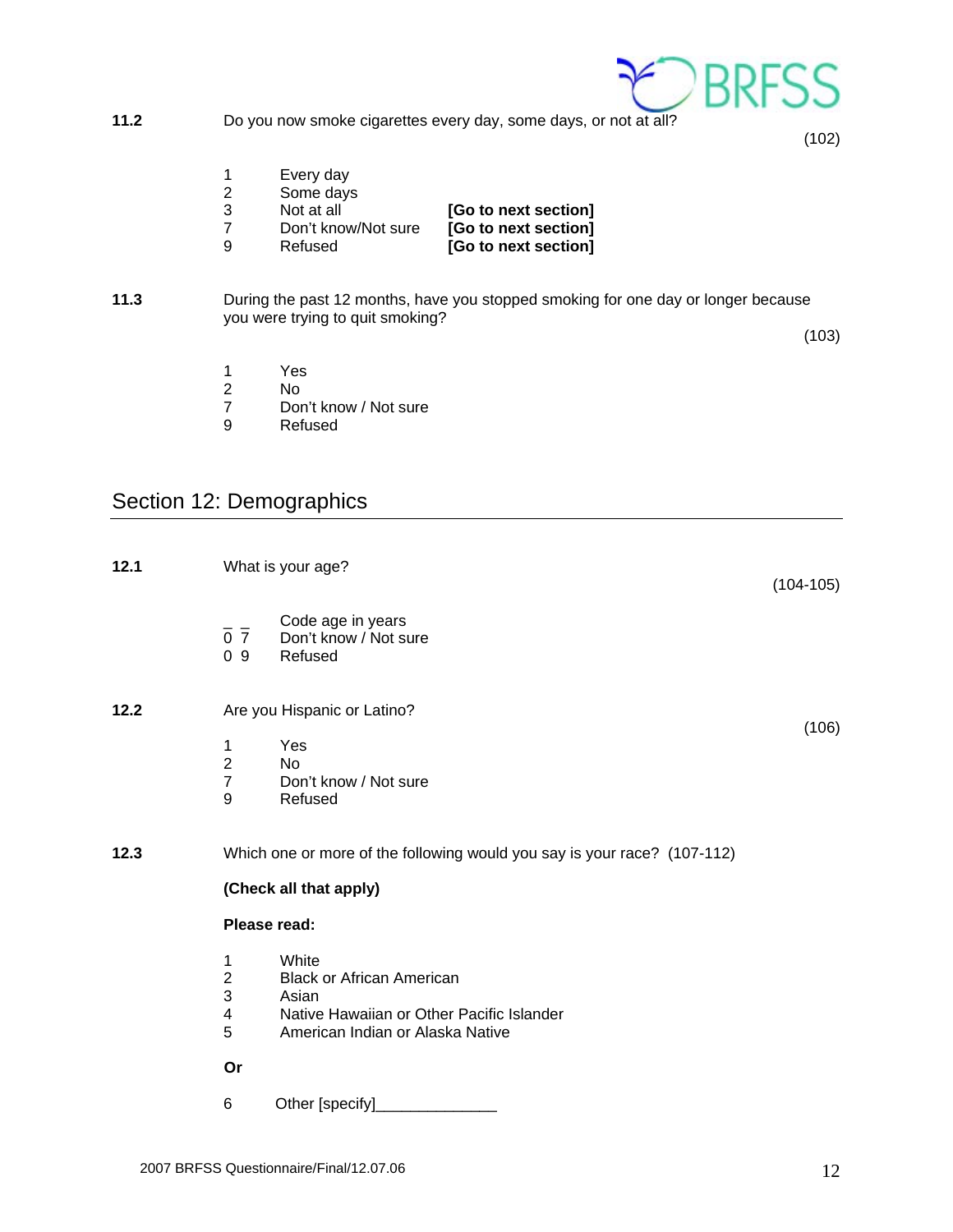

# **Do not read:**

- 8 No additional choices
- 7 Don't know / Not sure
- 9 Refused

### **CATI note: If more than one response to Q12.3; continue. Otherwise, go to Q12.5.**

**12.4** Which one of these groups would you say best represents your race?

(113)

- 1 White
- 2 Black or African American<br>3 Asian
- 3 Asian<br>4 Native
- Native Hawaiian or Other Pacific Islander
- 5 American Indian or Alaska Native
- 6 Other [specify] \_\_

# **Do not read:**

- 7 Don't know / Not sure
- 9 Refused
- **12.5** Have you ever served on active duty in the United States Armed Forces, either in the regular military or in a National Guard or military reserve unit? *Active duty does not include training for the Reserves or National Guard, but DOES include activation, for example, for the Persian Gulf War.*

(114)

- 1 Yes
- No
- 7 Don't know / Not sure
- 9 Refused

**12.6** Are you…?

#### **Please read:**

- 1 Married
- 2 Divorced<br>3 Widowed
- Widowed
- 4 Separated
- 5 Never married

 **Or**

6 A member of an unmarried couple

# **Do not read:**

9 Refused

(115)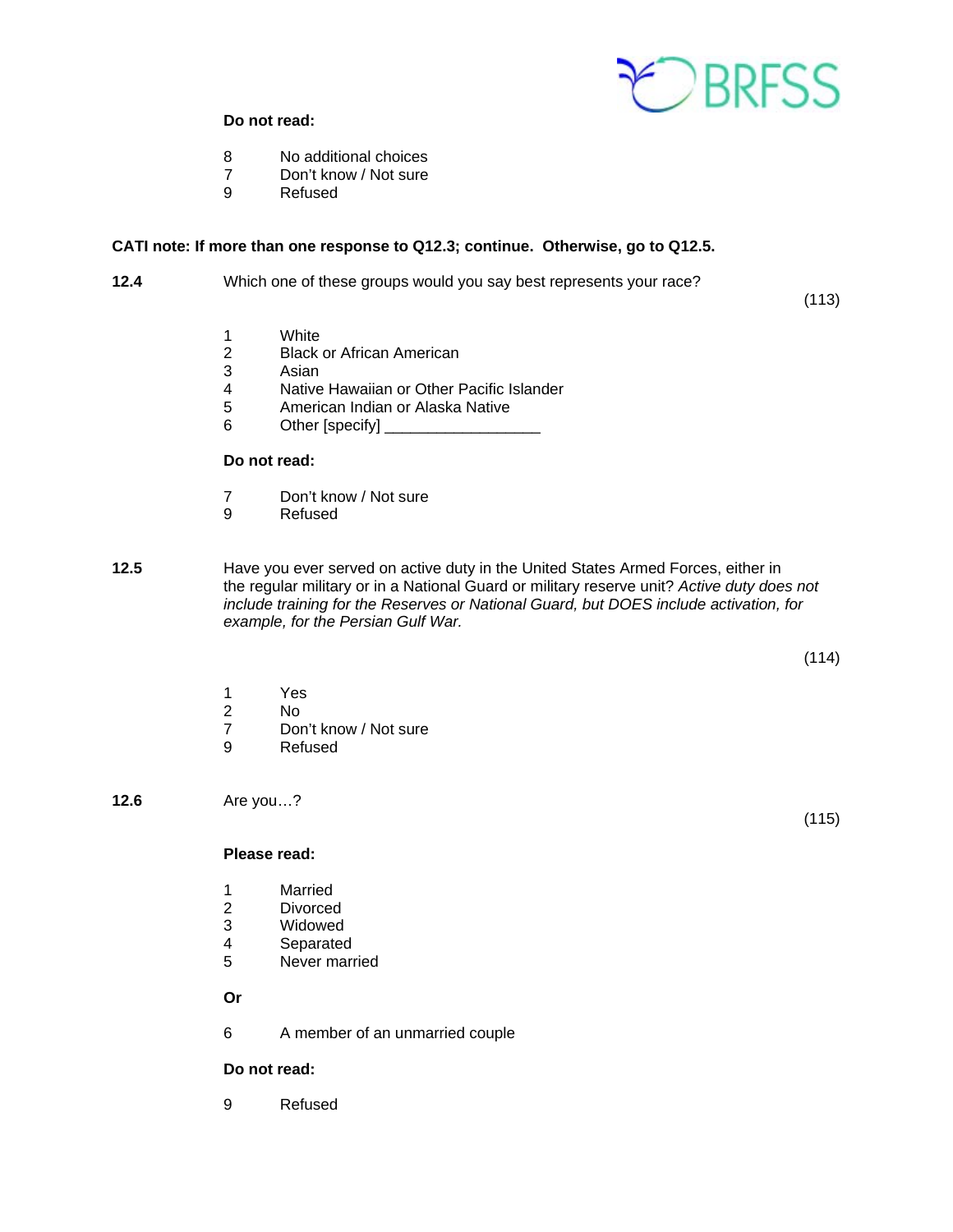**12.7** How many children less than 18 years of age live in your household?

(116-117)

 $)$ RR

(118)

- $\frac{1}{8}$   $\frac{1}{8}$  Number of children
- None
- 9 9 Refused

# **12.8** What is the highest grade or year of school you completed?

# **Read only if necessary:**

- 1 Never attended school or only attended kindergarten
- 2 Grades 1 through 8 (Elementary)<br>3 Grades 9 through 11 (Some high
- Grades 9 through 11 (Some high school)
- 4 Grade 12 or GED (High school graduate)<br>5 College 1 year to 3 years (Some college c
- 5 College 1 year to 3 years (Some college or technical school)
- 6 College 4 years or more (College graduate)

# **Do not read:**

9 Refused

**12.9** Are you currently…?

# **Please read:**

- 1 Employed for wages
- 2 Self-employed<br>3 Out of work for
- 3 Out of work for more than 1 year<br>4 Out of work for less than 1 year
- 4 Out of work for less than 1 year<br>5 A Homemaker
- 5 A Homemaker
- 6 A Student
- 7 Retired

### **Or**

8 Unable to work

# **Do not read:**

9 Refused

(119)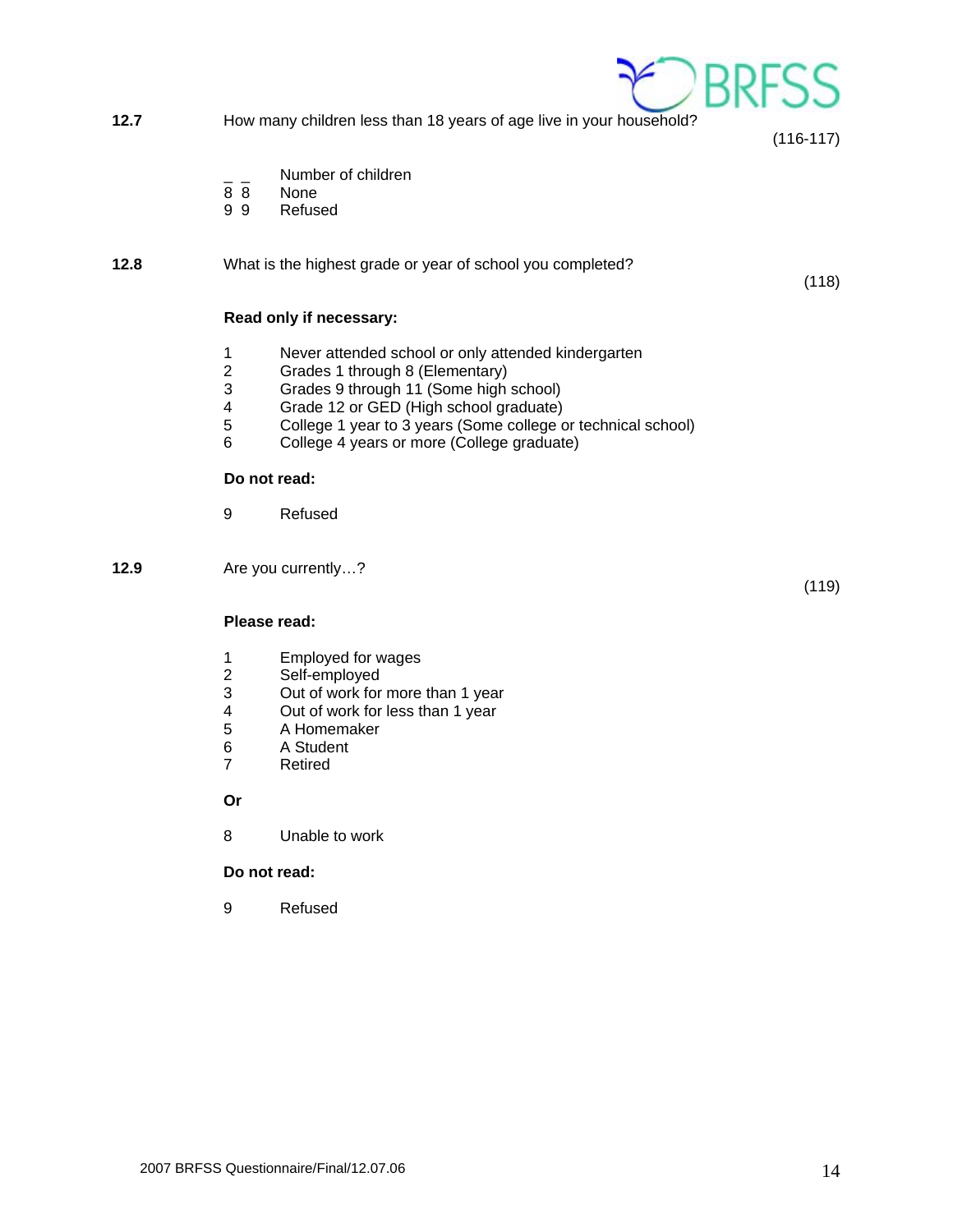

**12.10** Is your annual household income from all sources— (120-121)

### **If respondent refuses at ANY income level, code '99' (Refused)**

### **Read only if necessary:**

- 0 4 Less than \$25,000 **If "no," ask 05; if "yes," ask 03** (\$20,000 to less than \$25,000)
- 0 3 Less than \$20,000 **If "no," code 04; if "yes," ask 02** (\$15,000 to less than \$20,000)
- 0 2 Less than \$15,000 **If "no," code 03; if "yes," ask 01** (\$10,000 to less than \$15,000)
- 0 1 Less than \$10,000 **If "no," code 02**
- 0 5 Less than \$35,000 **If "no," ask 06** (\$25,000 to less than \$35,000)
- 0 6 Less than \$50,000 **If "no," ask 07** (\$35,000 to less than \$50,000)
- 0 7 Less than \$75,000 **If "no," code 08** (\$50,000 to less than \$75,000)
- 0 8 \$75,000 or more

# **Do not read:**

- 7 7 Don't know / Not sure
- 9 9 Refused

### **12.11** About how much do you weigh without shoes?

# (122-125)

**Note: If respondent answers in metrics, put "9" in column 122.**

#### **Round fractions up**

 **\_ \_ \_ \_** Weight  *(pounds/kilograms)* 7 7 7 7 Don't know / Not sure **(go to 12.15)** 9 9 9 9 Refused

**12.12** About how tall are you without shoes? **Account 12.12** About how tall are you without shoes?

**Note: If respondent answers in metrics, put "9" in column 126.**

### **Round fractions down**

 **\_ \_ / \_ \_** Height *(f t / inches/meters/centimeters)* 7 7 7 7 Don't know / Not sure 9 9 9 9 Refused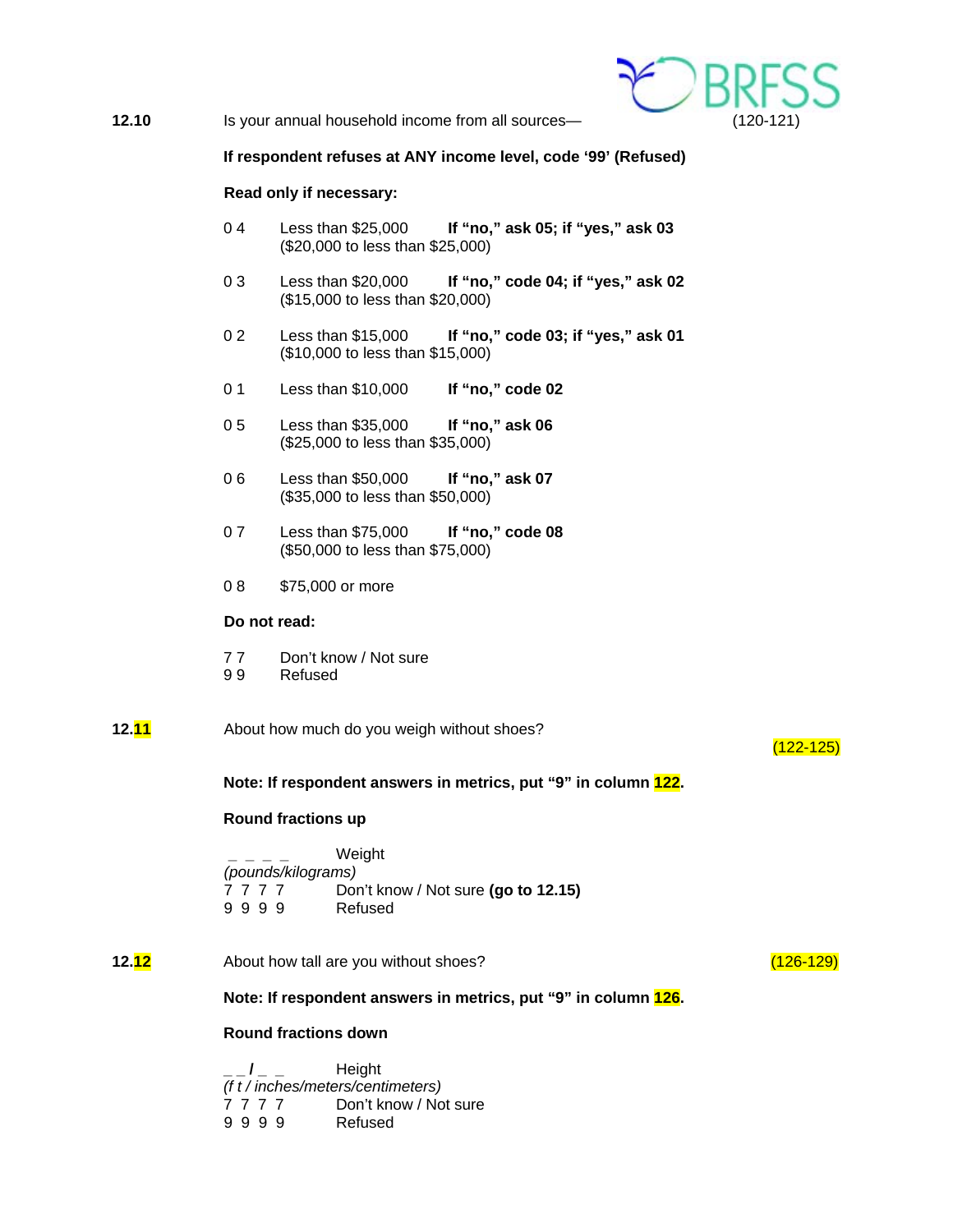

**12.13** How much did you weigh a year ago? *[If you were pregnant a year ago, how much did you weigh before your pregnancy?]* 

(130-133)

# **Note: If respondent answers in metrics, put "9" in column 130.**

### **Round fractions up**

 **\_ \_ \_ \_** Weight  *(pounds/kilograms)* Don't know / Not sure<br>Refused 9 9 9 9

# **CATI note: Subtract weight one year ago from current weight. If weight is same, skip Q12.14.**

| 12.14 | Was the change between your current weight and your weight a year ago intentional?<br>(134)                                                                      |
|-------|------------------------------------------------------------------------------------------------------------------------------------------------------------------|
|       | Yes<br>1<br>$\overline{2}$<br><b>No</b><br>$\overline{7}$<br>Don't know / Not sure<br>9<br>Refused                                                               |
| 12.15 | What county do you live in?<br>$(135-137)$                                                                                                                       |
|       | FIPS county code<br>$\overline{7}$ $\overline{7}$ $\overline{7}$<br>Don't know / Not sure<br>999<br>Refused                                                      |
| 12.16 | What is your ZIP Code where you live?<br>$(138-142)$                                                                                                             |
|       | <b>ZIP Code</b><br>$77777$<br>Don't know / Not sure<br>99999<br>Refused                                                                                          |
| 12.17 | Do you have more than one telephone number in your household? Do not include<br>cell phones or numbers that are only used by a computer or fax machine.<br>(143) |
|       | Yes<br>1<br>$\overline{2}$<br>No<br>[Go to Q12.19]<br>$\overline{7}$<br>[Go to Q12.19]<br>Don't know / Not sure<br>9<br>[Go to Q12.19]<br>Refused                |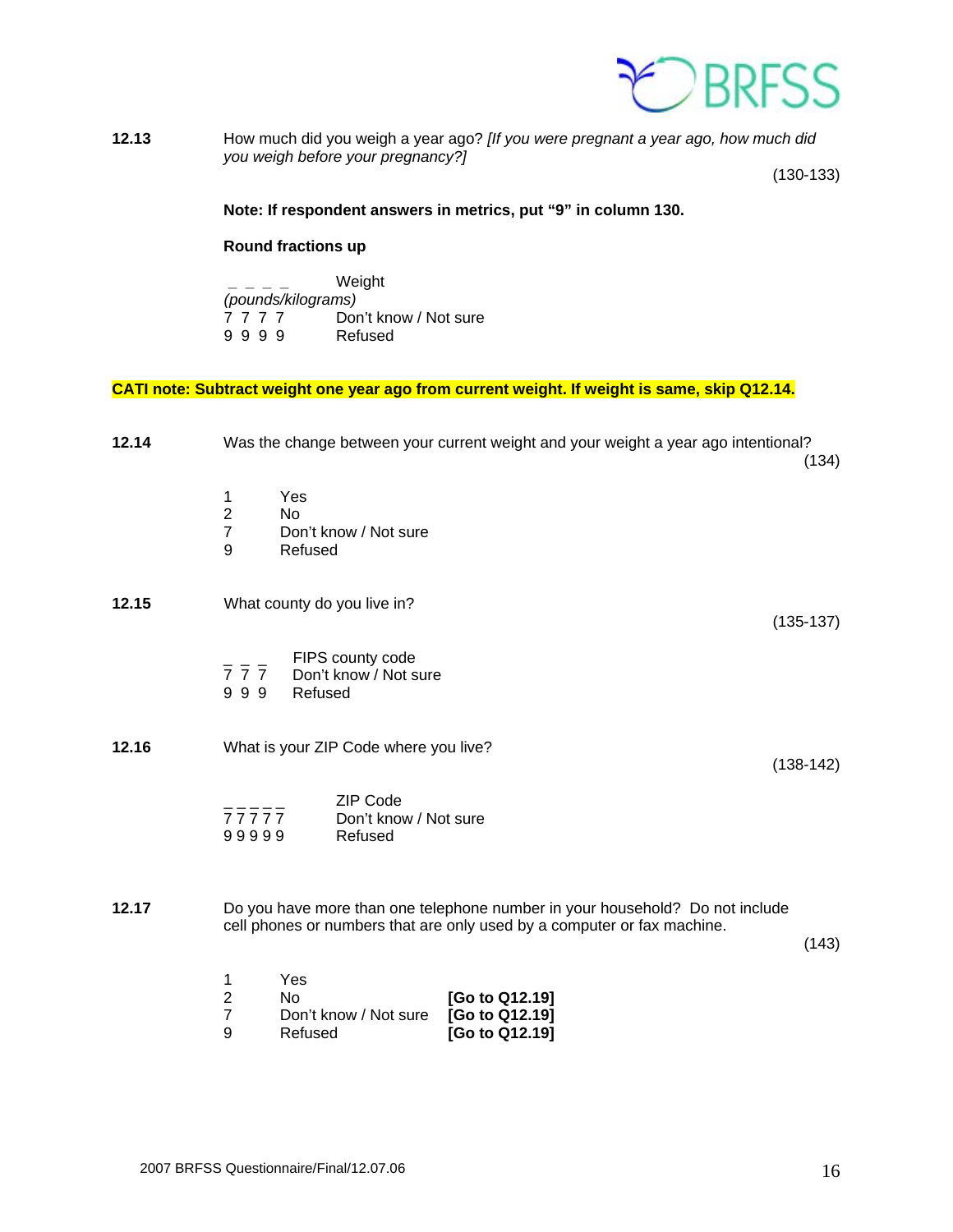| 12.18 |                                            |                                                           | How many of these telephone numbers are residential numbers?                                                                                                                | (144) |
|-------|--------------------------------------------|-----------------------------------------------------------|-----------------------------------------------------------------------------------------------------------------------------------------------------------------------------|-------|
|       | $\overline{7}$<br>9                        | Don't know / Not sure<br>Refused                          | Residential telephone numbers $[6 = 6$ or more]                                                                                                                             |       |
| 12.19 |                                            | natural disasters.                                        | During the past 12 months, has your household been without telephone service for 1<br>week or more? Do not include interruptions of telephone service because of weather or | (145) |
|       | 1<br>$\overline{2}$<br>$\overline{7}$<br>9 | Yes<br>N <sub>o</sub><br>Don't know / Not sure<br>Refused |                                                                                                                                                                             |       |
| 12.20 |                                            |                                                           | Indicate sex of respondent. Ask only if necessary.                                                                                                                          | (146) |
|       | 1<br>$\overline{2}$                        | Male<br>Female                                            | [Go to next section]<br>[If respondent is 45 years old or older, go to next section]                                                                                        |       |
| 12.21 |                                            |                                                           | To your knowledge, are you now pregnant?                                                                                                                                    | (147) |
|       | 1<br>$\overline{c}$<br>7                   | Yes<br>No<br>Don't know / Not sure                        |                                                                                                                                                                             |       |

 7 Don't know / Not sure **Refused** 

# Section 13: Alcohol Consumption

**13.1** During the past 30 days, have you had at least one drink of any alcoholic beverage such as beer, wine, a malt beverage or liquor?

 $(148)$ 

|                      | Yes.                  |  |
|----------------------|-----------------------|--|
| [Go to next section] | N٥                    |  |
| [Go to next section] | Don't know / Not sure |  |
| [Go to next section] | Refused               |  |

**13.2** During the past 30 days, how many days per week or per month did you have at least one drink of any alcoholic beverage?

(149-151)

- $1_{---}$  Days per week
- $2\overline{\hspace{0.2cm}}\hspace{0.2cm}2\overline{\hspace{0.2cm}}\hspace{0.2cm}2\overline{\hspace{0.2cm}}\hspace{0.2cm}0$  Days in past 30 days
- 8 8 8 No drinks in past 30 days **[Go to next section]**
- 7 7 7 Don't know / Not sure
- 9 9 9 Refused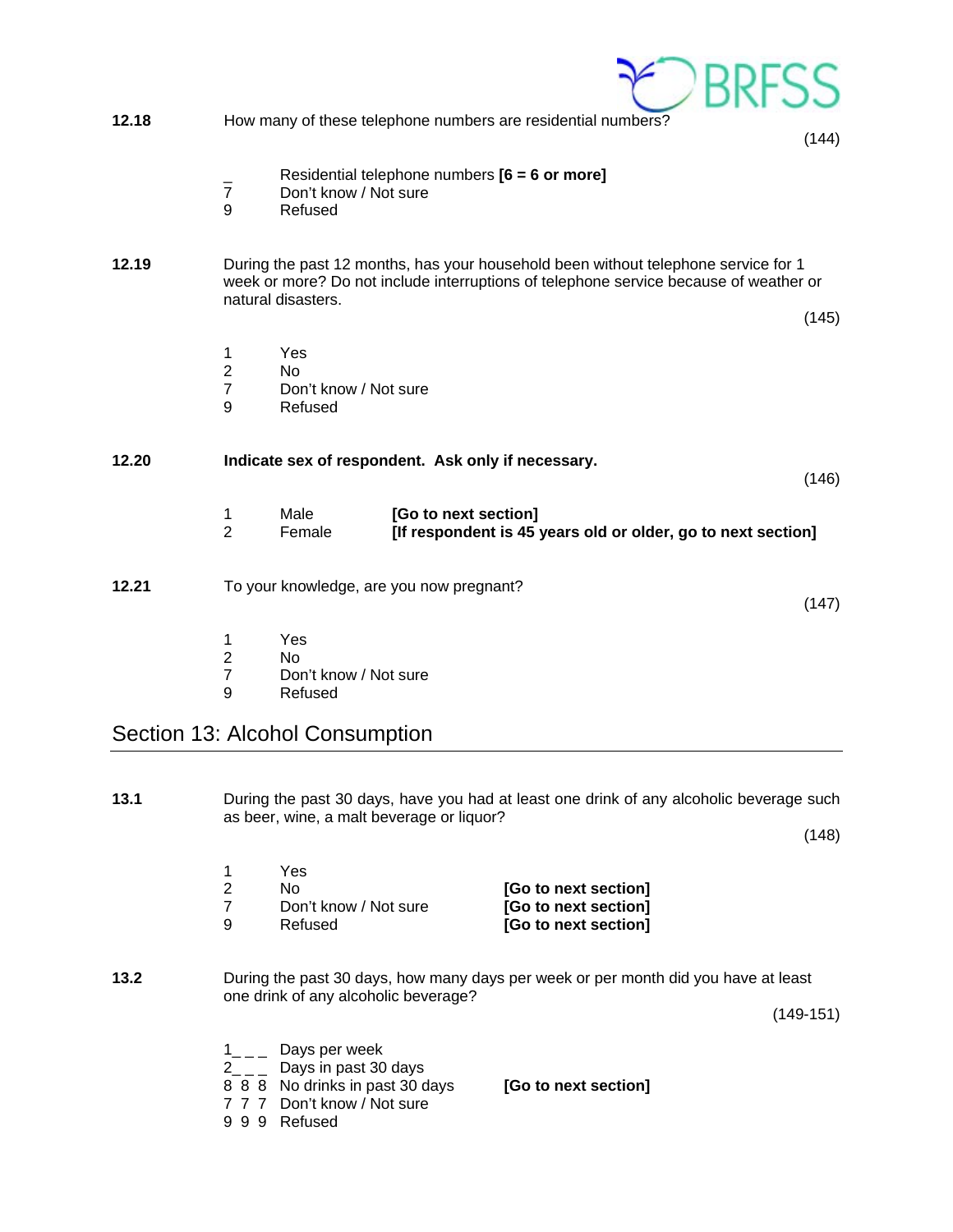

**13.3** One drink is equivalent to a 12-ounce beer, a 5-ounce glass of wine, or a drink with one shot of liquor. During the past 30 days, on the days when you drank, about how many drinks did you drink on the average?

(152-153)

- \_ \_ Number of drinks<br>7 7 Don't know / Not s
- Don't know / Not sure
- 9 9 Refused
- **13.4** Considering all types of alcoholic beverages, how many times during the past 30 days did you have **X** [CATI  $X = 5$  for men,  $X = 4$  for women] or more drinks on an occasion? (154-155)
	- $\frac{1}{8}$   $\frac{1}{8}$  Number of times
	- None
	- 7 7 Don't know / Not sure
	- 9 9 Refused
- **13.5** During the past 30 days, what is the largest number of drinks you had on any occasion? (156-157)
	- \_ \_ Number of drinks<br>7 7 Don't know / Not s
	- Don't know / Not sure
	- 9 9 Refused

# Section 14: Disability

The following questions are about health problems or impairments you may have.

**14.1** Are you limited in any way in any activities because of physical, mental, or emotional problems?

(158)

- 1 Yes
- 2 No
	- 7 Don't know / Not Sure
	- 9 Refused

# **14.2** Do you now have any health problem that requires you to use special equipment, such as a cane, a wheelchair, a special bed, or a special telephone?

(159)

# **Include occasional use or use in certain circumstances.**

- 1 Yes
- 2 No
- 7 Don't know / Not Sure
- 9 Refused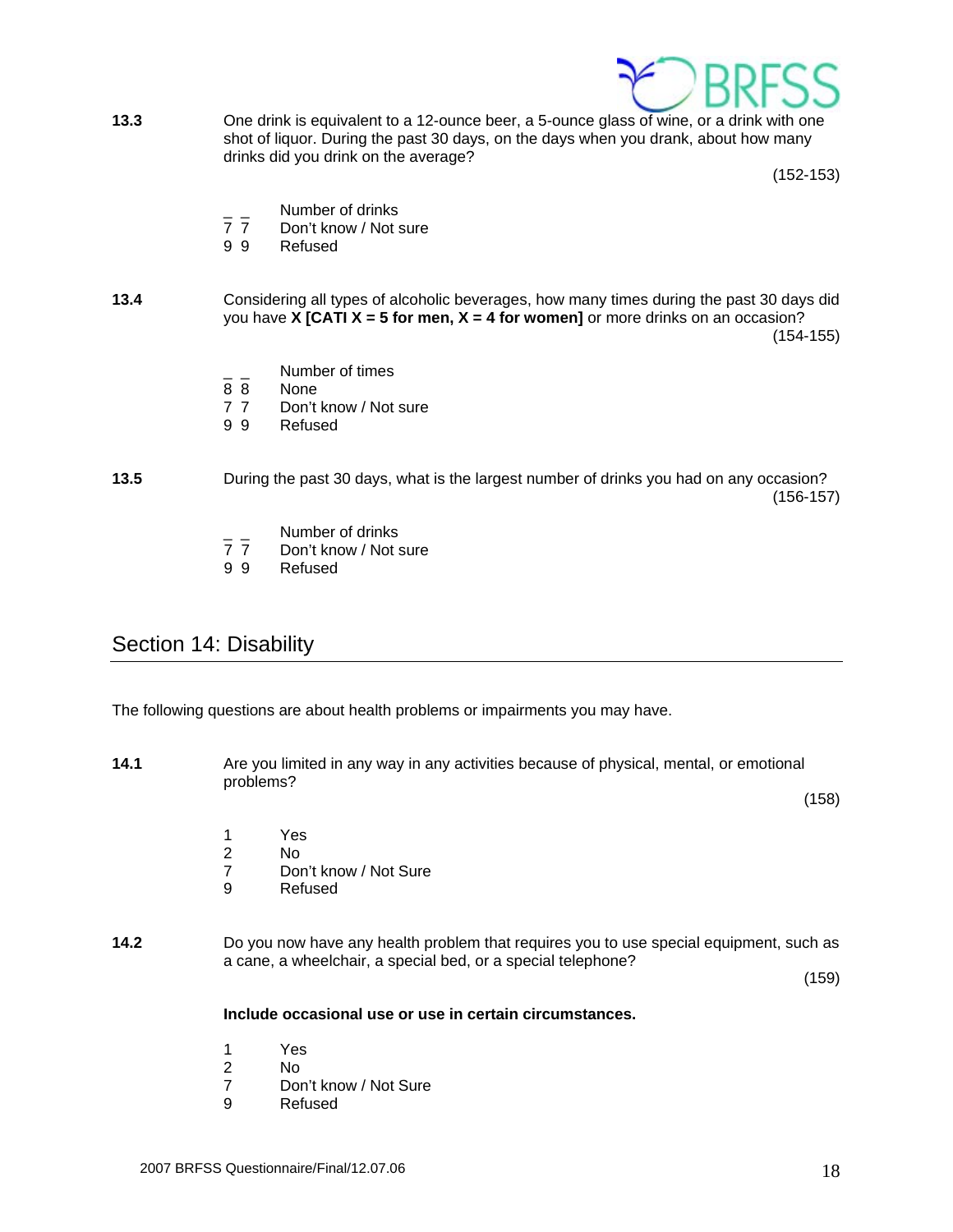

# Section 15: Arthritis Burden

The next questions refer to the joints in your body. Please do **NOT** include the back or neck.

- **15.1** During the past 30 days, have you had symptoms of pain, aching, or stiffness in or around a joint? (160) 1 Yes 2 No **[Go to Q15.4]** 7 Don't know / Not sure **[Go to Q15.4]** 9 Refused **[Go to Q15.4] 15.2** Did your joint symptoms first begin more than 3 months ago? (161) 1 Yes 2 No **[Go to Q15.4]** 7 Don't know / Not sure **[Go to Q15.4]** 9 Refused **[Go to Q15.4] 15.3** Have you ever seen a doctor or other health professional for these joint symptoms? (162) 1 Yes 2 No 7 Don't know / Not sure 9 Refused **15.4** Have you ever been told by a doctor or other health professional that you have some form of arthritis, rheumatoid arthritis, gout, lupus, or fibromyalgia? (163) 1 Yes 2 No 7 Don't know / Not sure 9 Refused **INTERVIEWER NOTE: Arthritis diagnoses include: rheumatism, polymyalgia rheumatica osteoarthritis (not osteoporosis) tendonitis, bursitis, bunion, tennis elbow carpal tunnel syndrome, tarsal tunnel syndrome joint infection, Reiter's syndrome ankylosing spondylitis; spondylosis rotator cuff syndrome** 
	- **connective tissue disease, scleroderma, polymyositis, Raynaud's syndrome**
	- **vasculitis (giant cell arteritis, Henoch-Schonlein purpura, Wegener's granulomatosis, polyarteritis nodosa)**

**CATI note: If either Q15.2 = 1 (Yes) or Q.15.4 = 1 (Yes); continue. Otherwise, go to next section.**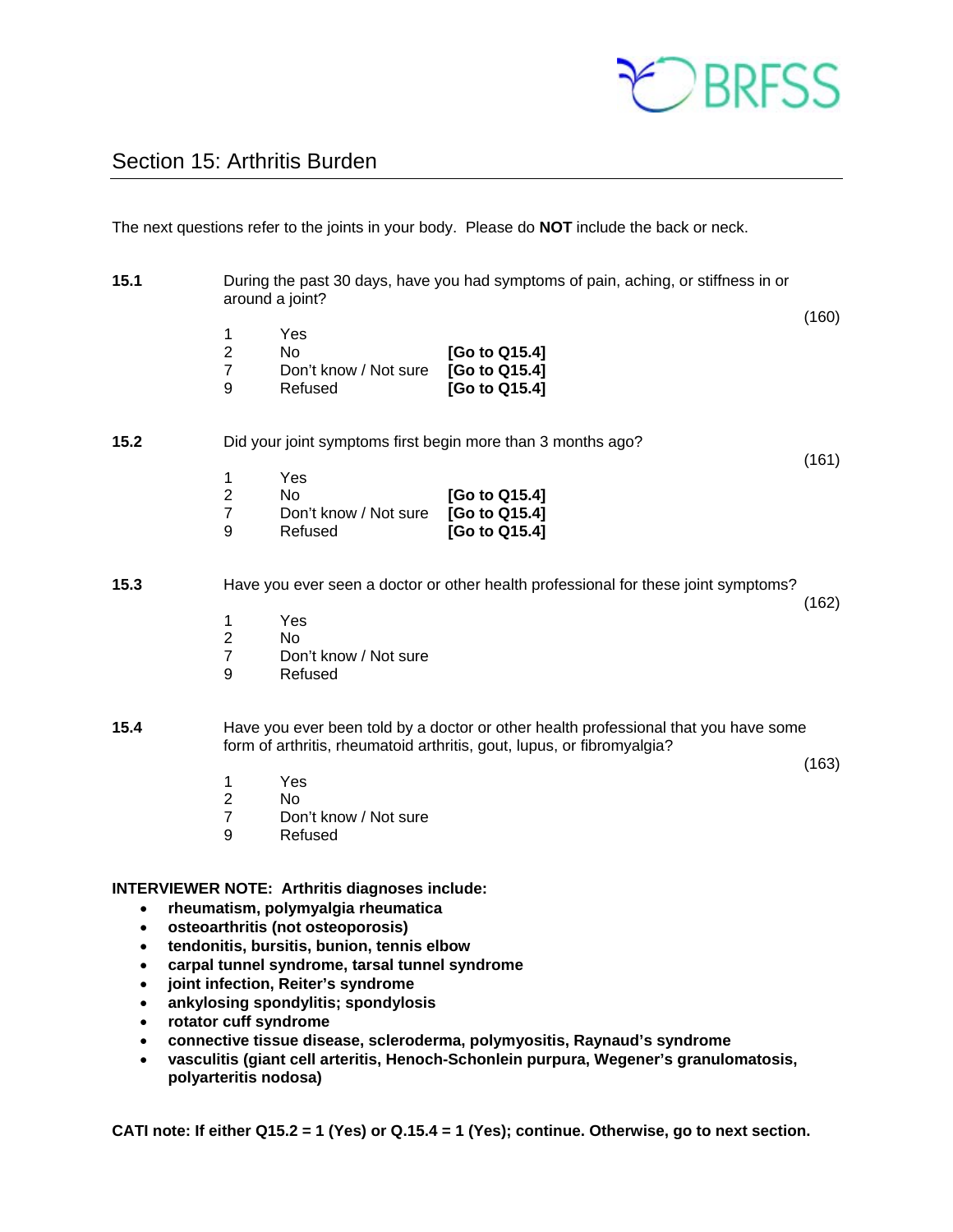

**15.5** Are you now limited in any way in any of your usual activities because of arthritis or joint symptoms?

(164)

- 1 Yes
- 2 No
- 7 Don't know / Not sure
- 9 Refused

**INTERVIEWER NOTE: If a respondent question arises about medication, then the interviewer should reply: "***Please answer the question based on how you are when you are taking any of the medications or treatments you might use***."** 

# Section 16: Fruits and Vegetables

These next questions are about the foods you usually eat or drink. Please tell me how often you eat or drink each one, for example, twice a week, three times a month, and so forth. Remember, I am only interested in the foods **you** eat. Include all foods *you* eat, both at home and away from home.

**16.1** How often do you drink fruit juices such as orange, grapefruit, or tomato?

(165-167)

- $1_{--}$  Per day
- $2 \quad \quad$  Per week<br> $3 \quad \quad$  Per month
- Per month
- 4 Per year
- 5 5 5 Never
- 7 7 7 Don't know / Not sure
- 9 9 9 Refused

| 16.2 | Not counting juice, how often do you eat fruit?                                            | $(168-170)$ |
|------|--------------------------------------------------------------------------------------------|-------------|
|      | Per day<br>$1 \quad \Box$<br>Per week<br>$2\degree$<br>Per month<br>3<br>Per year<br>$4 -$ |             |

- 5 5 5 Never
- 7 7 7 Don't know / Not sure
- 9 9 9 Refused

# **16.3** How often do you eat green salad?

(171-173)

- $1_{--}$  Per day
- $2 \quad \quad$  Per week<br> $3 \quad \quad$  Per month
- Per month
- $4_{--}$  Per year
- 5 5 5 Never
- 7 7 7 Don't know / Not sure
- 9 9 9 Refused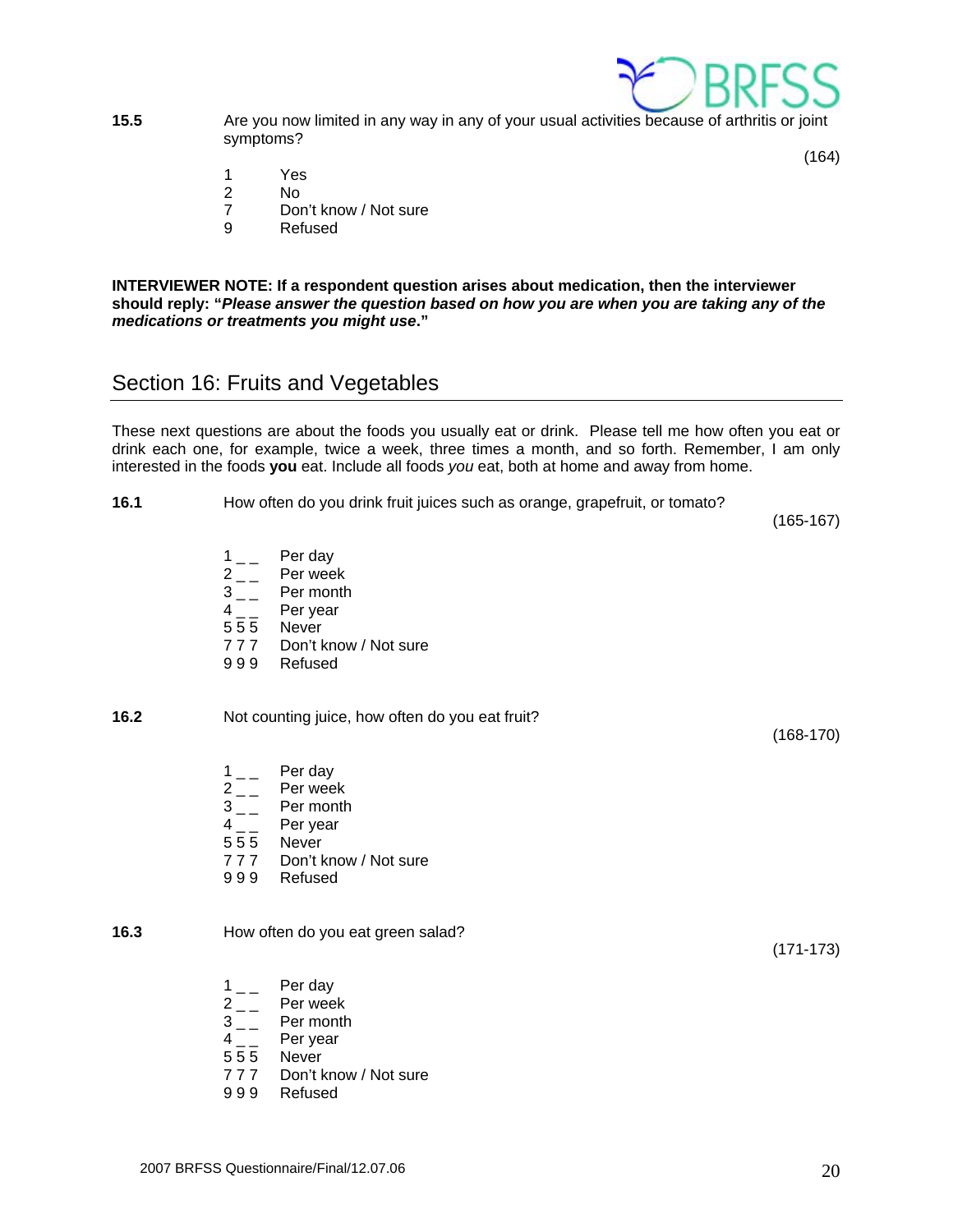

- **16.4** How often do you eat potatoes not including French fries, fried potatoes, or potato chips? (174-176)
	- $1_{-}$  Per day
	-
	- $2 \nightharpoonup$  Per week<br>3 Per month Per month
	- 4<sub>\_\_</sub> Per year
	- 5 5 5 Never
	- 7 7 7 Don't know / Not sure
	- 9 9 9 Refused

# **16.5** How often do you eat carrots?

(177-179)

- 1 Per day
- 2<sub>\_\_</sub> Per week
- $3_{--}$  Per month
- $4_{--}$  Per year
- 5 5 5 Never
- 7 7 7 Don't know / Not sure
- 9 9 9 Refused
- **16.6** Not counting carrots, potatoes, or salad, how many servings of vegetables do you usually eat? (Example: A serving of vegetables at both lunch and dinner would be two servings.) (180-182)
	- $1_{--}$  Per day
	- $2 \begin{bmatrix} 2 & \\ 3 & \end{bmatrix}$  Per month
	- Per month
	- 4<sub>\_\_</sub> Per year
	- 5 5 5 Never
	- 7 7 7 Don't know / Not sure
	- 9 9 9 Refused

# Section 17: Physical Activity

# **CATI note: If Core Q12.9 = 1 (employed for wages) or 2 (self-employed) then continue. Otherwise, Go to Q17.2.**

**17.1** When you are at work, which of the following best describes what you do? Would you say— (183)

# **If respondent has multiple jobs, include all jobs.**

# **Please read:**

- 1 Mostly sitting or standing
- 2 Mostly walking
- 3 Mostly heavy labor or physically demanding work

# **Do not read:**

- 7 Don't know / Not sure
- 9 Refused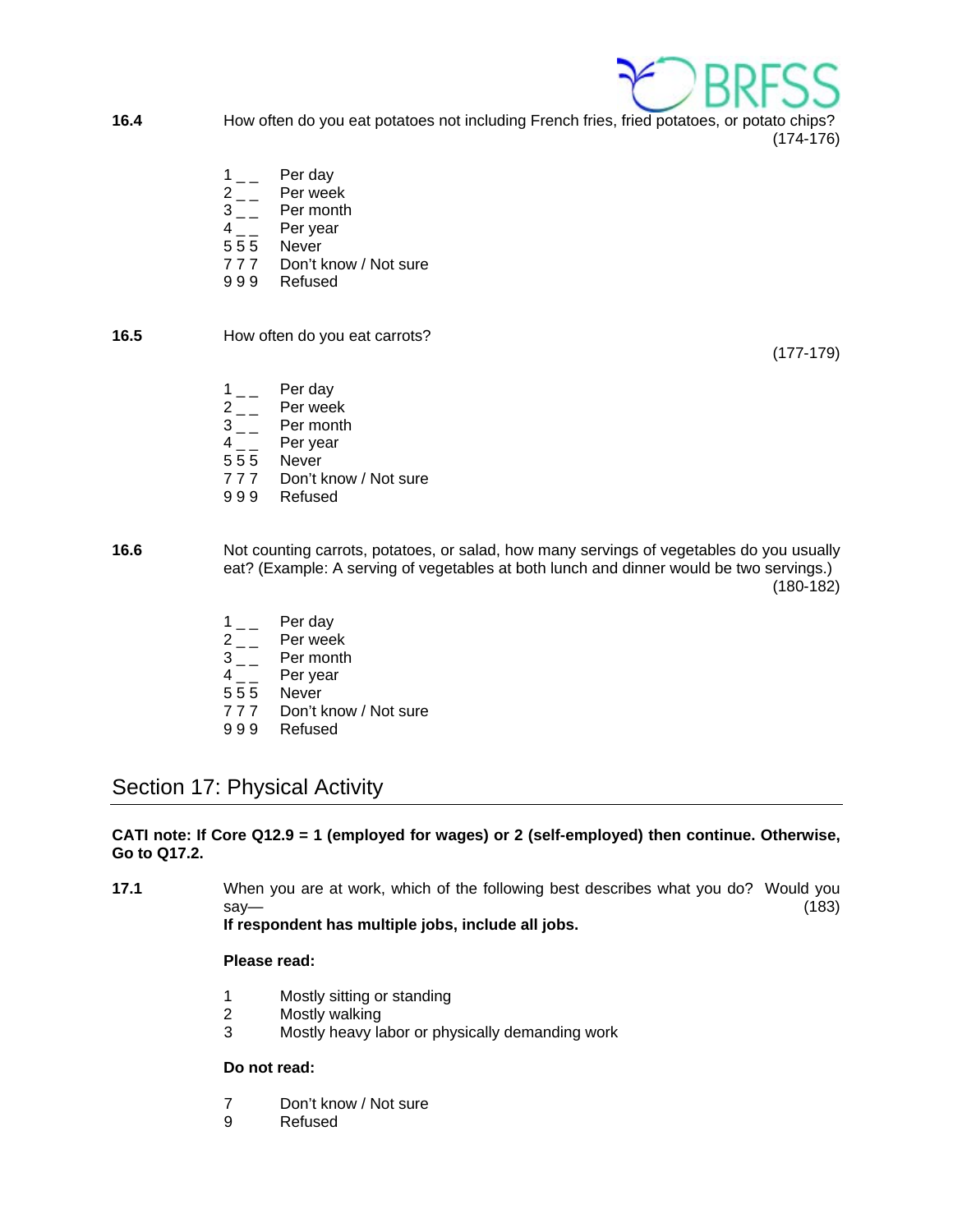

### **Please read:**

We are interested in two types of physical activity - vigorous and moderate. Vigorous activities cause large increases in breathing or heart rate while moderate activities cause small increases in breathing or heart rate.

**17.2** Now, thinking about the moderate activities you do **[fill in "when you are not working" if "employed" or self-employed"]** in a usual week, do you do moderate activities for at least 10 minutes at a time, such as brisk walking, bicycling, vacuuming, gardening, or anything else that causes some increase in breathing or heart rate?

(184)

- 1 Yes 2 No **[Go to Q17.5]** 7 Don't know / Not sure **[Go to Q17.5]** 9 Refused **[Go to Q17.5]**
- **17.3** How many days per week do you do these moderate activities for at least 10 minutes at a time?

(185-186)

- Days per week
- 8 8 Do not do any moderate physical activity for at least 10 minutes

|    | at a time?                          | [Go to Q17.5] |
|----|-------------------------------------|---------------|
|    | Don't know / Not sure [Go to Q17.5] |               |
| 99 | Refused                             | [Go to Q17.5] |

**17.4** On days when you do moderate activities for at least 10 minutes at a time, how much total time per day do you spend doing these activities?

(187-189)

- $\frac{1}{7}$   $\frac{1}{7}$  Hours and minutes per day<br>777 Don't know / Not sure
- Don't know / Not sure
- 9 9 9 Refused
- **17.5** Now, thinking about the vigorous activities you do **[fill in "when you are not working" if "employed" or "self-employed"]** in a usual week, do you do vigorous activities for at least 10 minutes at a time, such as running, aerobics, heavy yard work, or anything else that causes large increases in breathing or heart rate?

(190)

- 1 Yes 2 No **[Go to next section]**
- 7 Don't know / Not sure **[Go to next section]**
- 9 Refused **[Go to next section]**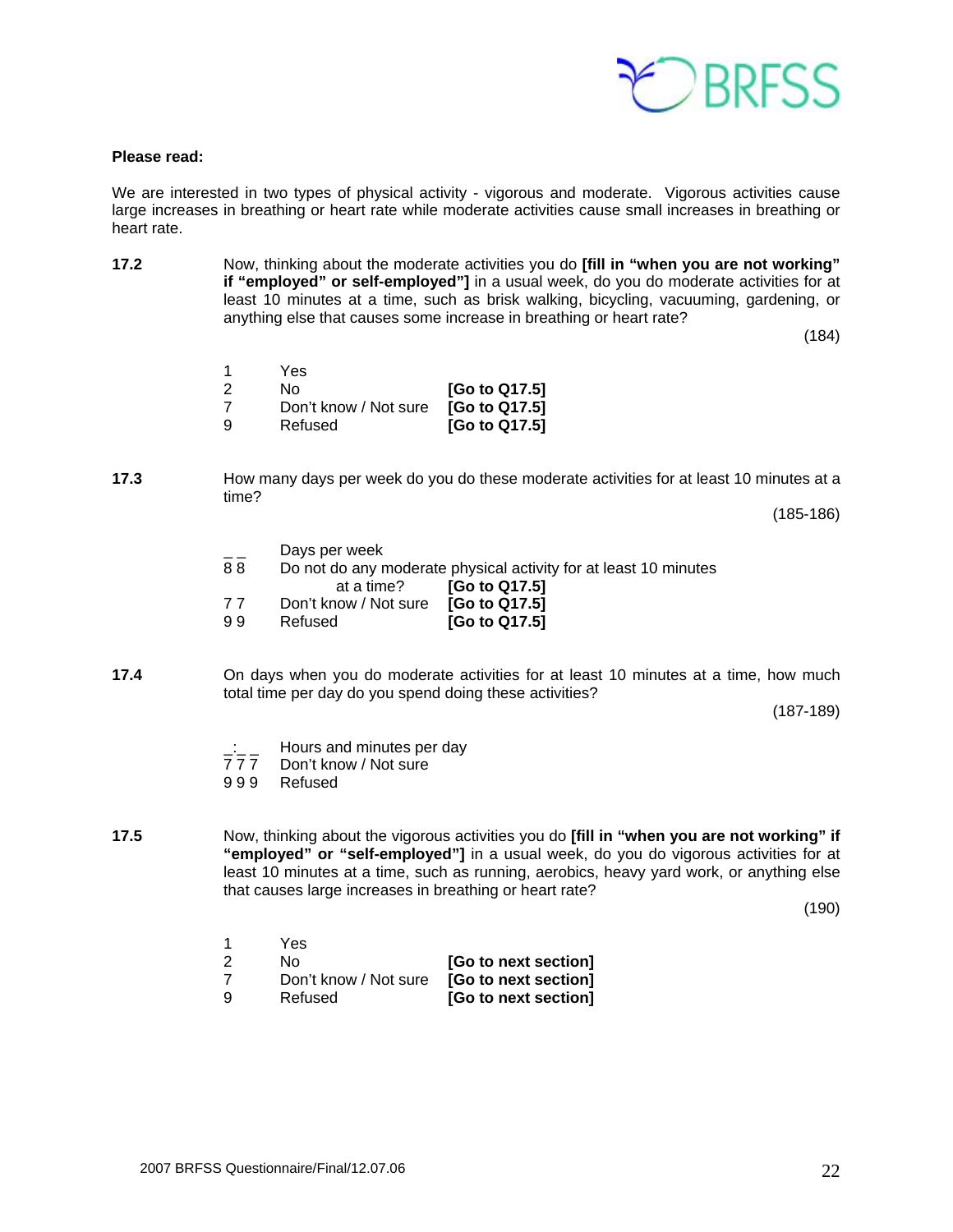

**17.6** How many days per week do you do these vigorous activities for at least 10 minutes at a time?

(191-192)

|    | Days per week         |                                                                  |
|----|-----------------------|------------------------------------------------------------------|
| 88 |                       | Do not do any vigorous physical activity for at least 10 minutes |
|    | at a time             | [Go to next section]                                             |
| 77 | Don't know / Not sure | [Go to next section]                                             |
| 99 | Refused               | [Go to next section]                                             |

**17.7** On days when you do vigorous activities for at least 10 minutes at a time, how much total time per day do you spend doing these activities?

(193-195)

- Hours and minutes per day
- 7 7 7 Don't know / Not sure
- 9 9 9 Refused

# Section 18: HIV/AIDS

# **CATI note: If respondent is 65 years old or older, go to next section.**

The next few questions are about the national health problem of HIV, the virus that causes AIDS. Please remember that your answers are strictly confidential and that you don't have to answer every question if you do not want to. Although we will ask you about testing, we will not ask you about the results of any test you may have had.

**18.1** Have you ever been tested for HIV? Do not count tests you may have had as part of a blood donation. Include testing fluid from your mouth.

(196)

 1 Yes 2 No **[Go to next section]** 7 Don't know / Not Sure **[Go to next section]** 9 Refused **[Go to next section]** 

**18.2** Not including blood donations, in what month and year was your last HIV test?

(197-202)

# **NOTE: If response is before January 1985, code "Don't know."**

**CATI INSTRUCTION: If the respondent remembers the year but cannot remember the month, code the first two digits 77 and the last four digits for the year.** 

|         | Code month and year   |
|---------|-----------------------|
| 777777  | Don't know / Not sure |
| 99/9999 | Refused               |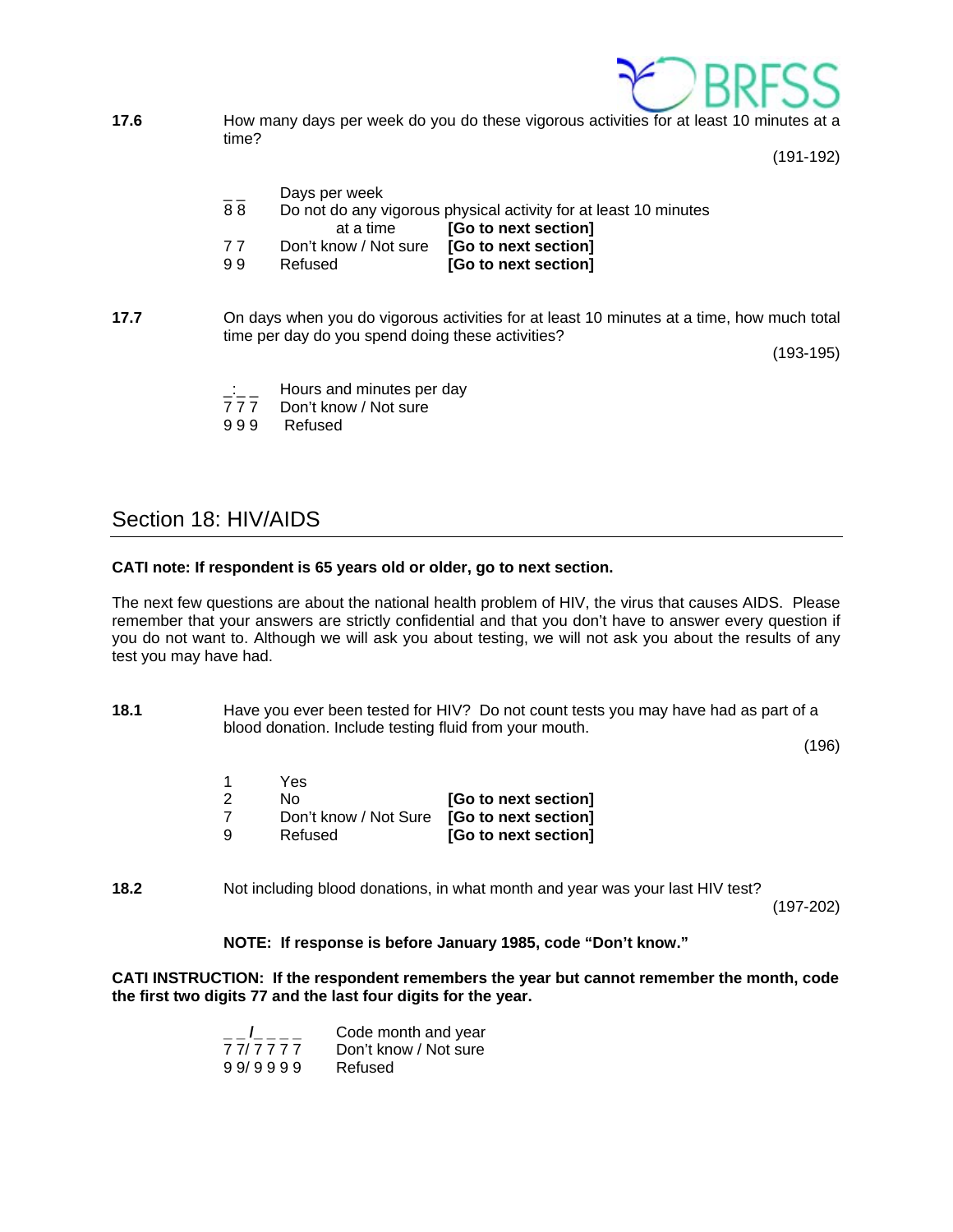

**18.3** Where did you have your last HIV test — at a private doctor or HMO office, at a counseling and testing site, at a hospital, at a clinic, in a jail or prison, at a drug treatment facility, at home, or somewhere else?

(203-204)

- 0.1 Private doctor or HMO office
- 0 2 Counseling and testing site
- 0 3 Hospital
- 0 4 Clinic<br>0 5 Jail or
- Jail or prison (or other correctional facility)
- 0 6 Drug treatment facility<br>0 7 At home
- 0 7 At home<br>0 8 Somewh
- Somewhere else
- 7 7 Don't know/Not sure
- 9 9 Refused

# **CATI note: Ask Q.18.4; if Q.18.2 = within last 12 months. Otherwise, go to next section.**

**18.4** Was it a rapid test where you could get your results within a couple of hours?

(205)

- 1 Yes
- 2 No
- 7 Don't know / Not sure
- 9 Refused

# Section 19: Emotional Support and Life Satisfaction

The next two questions are about emotional support and your satisfaction with life.

**19.1** How often do you get the social and emotional support you need?

# **INTERVIEWER NOTE: If asked, say "please include support from any source".**

(206)

# **Please read:**

- 1 Always
- 2 Usually
- 3 Sometimes
- 4 Rarely
- 5 Never

# **Do not read:**

- 7 Don't know / Not sure
- 9 Refused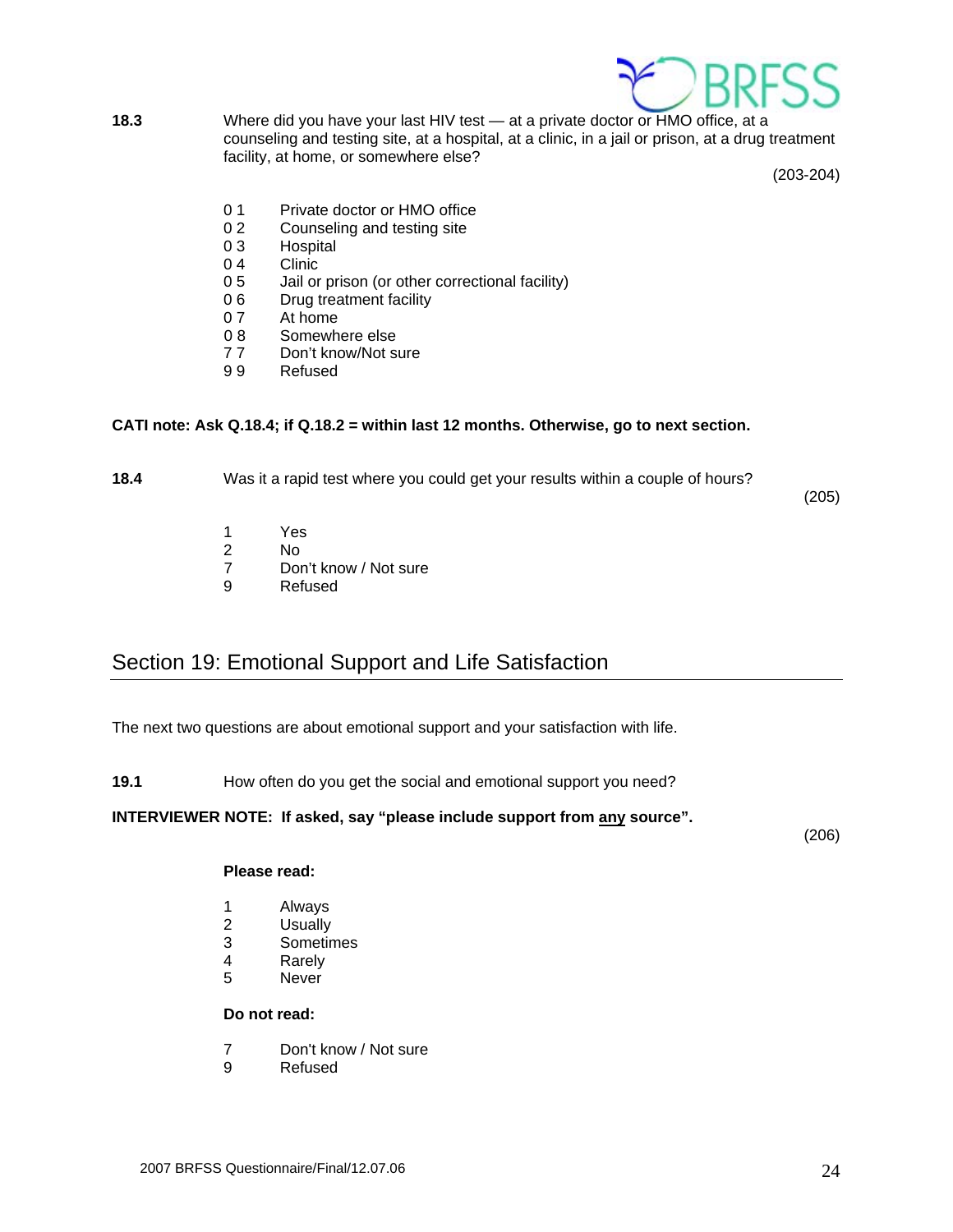

**19.2** In general, how satisfied are you with your life?

(207)

# **Please read:**

- 1 Very satisfied<br>2 Satisfied
- **Satisfied**
- 3 Dissatisfied
- 4 Very dissatisfied

# **Do not read:**

- 7 Don't know / Not sure
- 9 Refused

# Section 20: Gastrointestinal Disease

Now I would like to ask you some questions about diarrhea that you may have experienced and about medical care you sought for your diarrheal illness.

| 20.1 | In the past 30 days, did you have diarrhea that began within the 30 day period? Diarrhea<br>is defined as 3 or more loose stools or bowel movements in a 24-hour period.<br>(208) |                                                      |                                                                                                    |       |
|------|-----------------------------------------------------------------------------------------------------------------------------------------------------------------------------------|------------------------------------------------------|----------------------------------------------------------------------------------------------------|-------|
|      | 1<br>$\overline{2}$<br>$\overline{7}$<br>9                                                                                                                                        | Yes<br><b>No</b><br>Don't know / Not sure<br>Refused | [Go to Core closing statement]<br>[Go to Core closing statement]<br>[Go to Core closing statement] |       |
| 20.2 |                                                                                                                                                                                   |                                                      | Did you visit a doctor, nurse or other health professional for this diarrheal illness?             |       |
|      |                                                                                                                                                                                   |                                                      | Note: Do not answer "Yes" if you just had telephone contact with a health professional.            | (209) |
|      | 1<br>$\overline{2}$<br>$\overline{7}$<br>9                                                                                                                                        | Yes<br><b>No</b><br>Don't know / Not sure<br>Refused | [Go to Core closing statement]<br>[Go to Core closing statement]<br>[Go to Core closing statement] |       |
| 20.3 | testing?                                                                                                                                                                          |                                                      | When you visited your health care professional, did you provide a stool sample for                 | (210) |
|      | 1<br>$\overline{2}$<br>$\overline{7}$<br>9                                                                                                                                        | Yes<br>No<br>Don't know / Not sure<br>Refused        | [Go to Core closing statement]<br>[Go to Core closing statement]<br>[Go to Core closing statement] |       |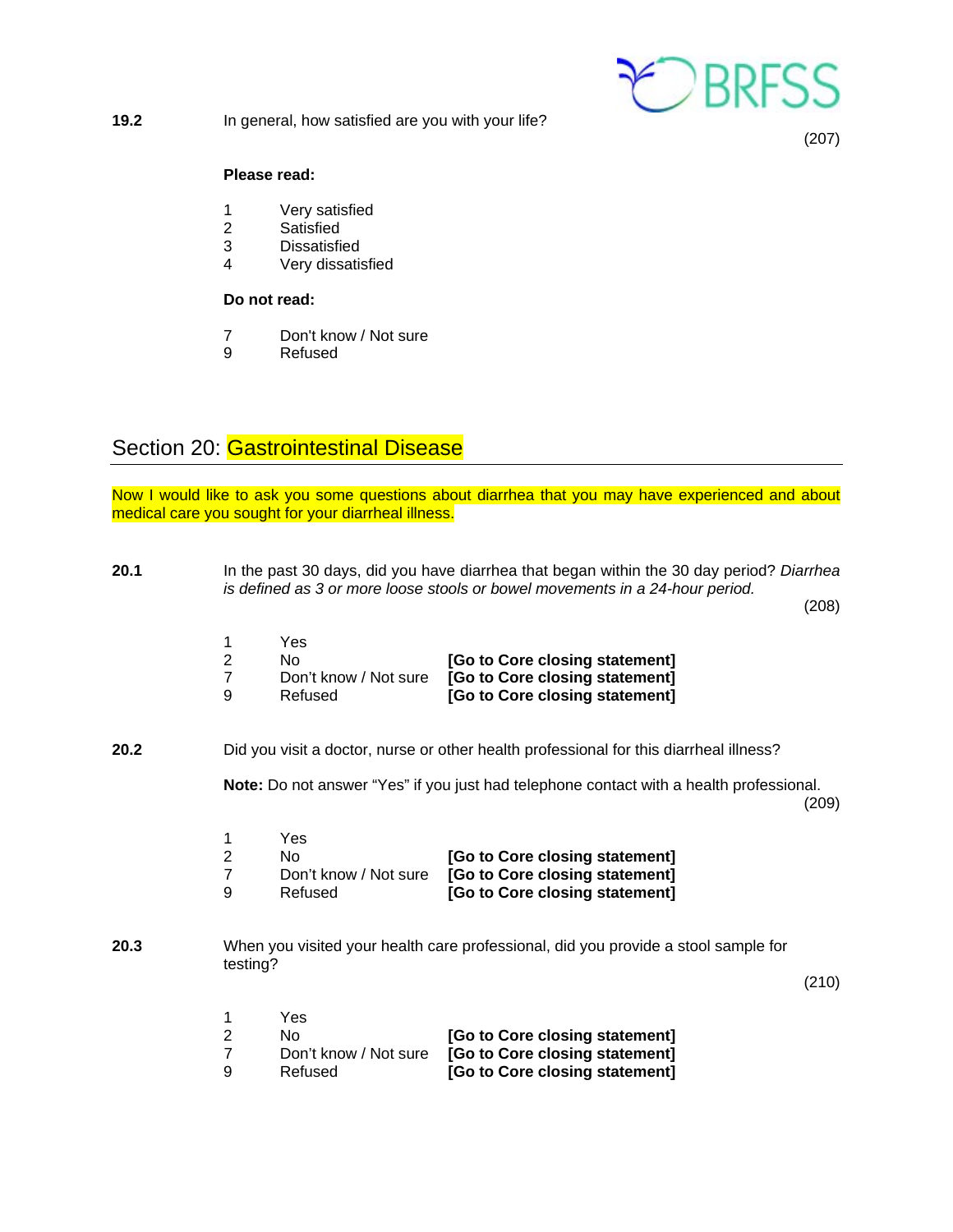

# Core Closing Statement or Transition to Modules and/or State-Added **Questions**

# **Closing statement**

# **Please read:**

That is my last question. Everyone's answers will be combined to give us information about the health practices of people in this state. Thank you very much for your time and cooperation.

**Or** 

# **Transition to modules and/or state-added questions**

# **Please read:**

Finally, I have just a few questions left about some other health topics.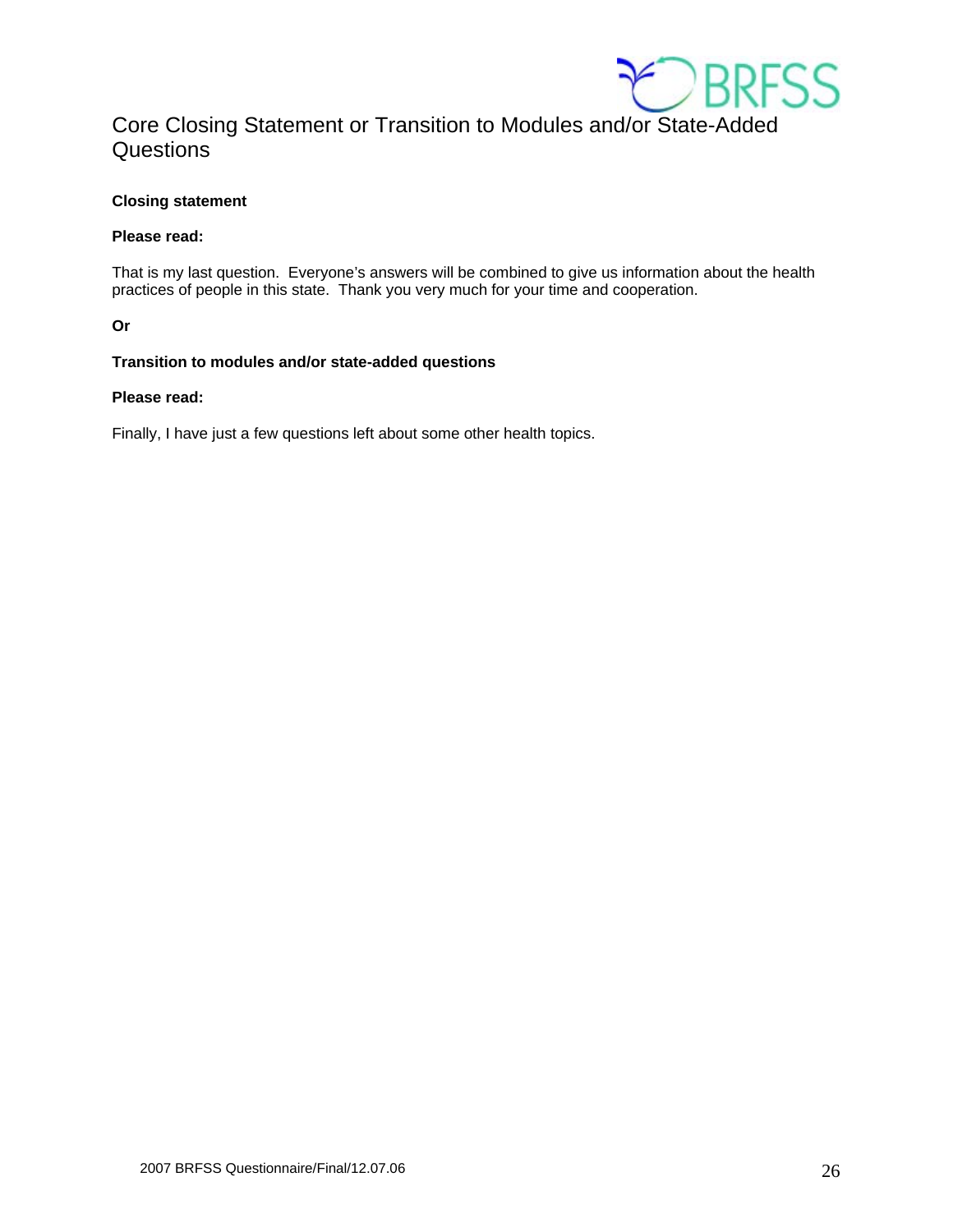

# **Optional Modules**

Module 1: Random Child Selection

**CATI note: If Core Q12.7 = 88, or 99 (no children under age 18 in the household, or refused), go to next module.** 

**If Core Q12.7 = 1, Interviewer please read:** "Previously, you indicated there was one child age 17 or younger in your household. I would like to ask you some questions about that child." **[Go to Q1]**

**If Core Q12.7 is >1 and Core Q12.7 does not equal 88 or 99, Interviewer please read:** "Previously, you indicated there were **[number]** children age 17 or younger in your household. Think about those **[number]** children in order of their birth, from oldest to youngest. The oldest child is the first child and the youngest child is the last." Please include children with the same birth date, including twins, in the order of their birth.

**CATI INSTRUCTION: RANDOMLY SELECT ONE OF THE CHILDREN. This is the "Xth" child. Please substitute "Xth" child's number in all questions below.** 

### **INTERVIEWER PLEASE READ:**

I have some additional questions about one specific child. The child I will be referring to is the "Xth" **[CATI: please fill in correct number]** child in your household. All following questions about children will be about the "Xth" **[CATI: please fill in]** child."

**1.** What is the birth month and year of the "**Xth**" child?

(226-231)

|         | Code month and year   |
|---------|-----------------------|
| 777777  | Don't know / Not sure |
| 99/9999 | Refused               |

**CATI INSTRUCTION: Calculate the child's age in months (CHLDAGE1=0 to 216) and also in years (CHLDAGE2=0 to 17) based on the interview date and the birth month and year using a value of 15 for the birth day. If the selected child is < 12 months old enter the calculated months in CHLDAGE1 and 0 in CHLDAGE2.** If the child is  $\geq$  12 months enter the calculated months in **CHLDAGE1 and set CHLDAGE2=Truncate (CHLDAGE1/12).** 

- **2.** Is the child a boy or a girl?
	- 1 Boy
- 2 Girl
	- 9 Refused

(232)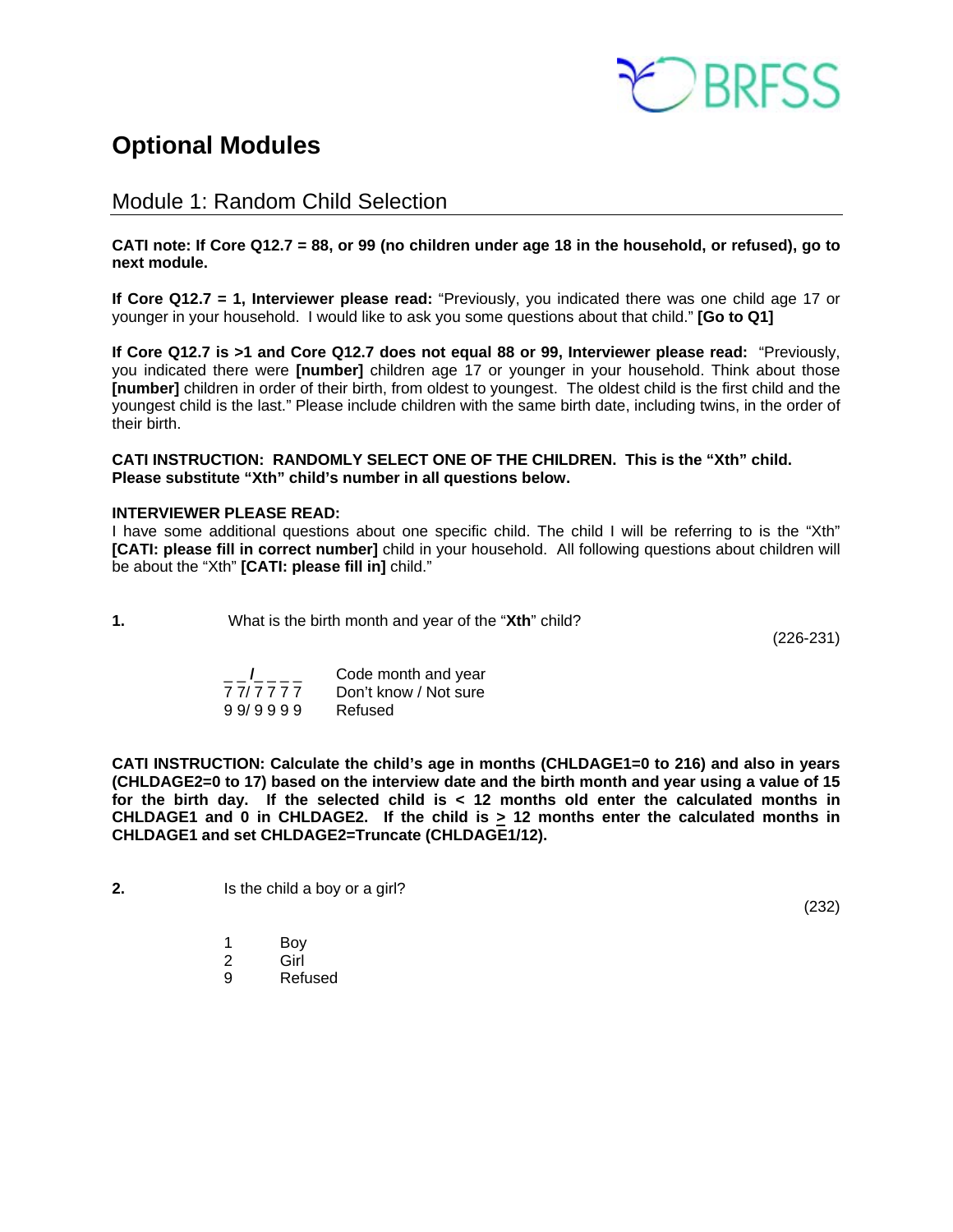

**3.** Is the child Hispanic or Latino?

(233)

- 1 Yes
- 2 No
- 7 Don't know / Not sure
- 9 Refused

# **4.** Which one or more of the following would you say is the race of the child?

(234-239)

# **[Check all that apply]**

# **Please read:**

- 
- 1 White<br>2 Black **Black or African American**
- 3 Asian<br>4 Native
- Native Hawaiian or Other Pacific Islander
- 5 American Indian, Alaska Native

 **Or** 

6 Other [specify] \_\_\_\_\_\_\_\_\_\_\_\_\_\_\_\_\_\_\_\_

# **Do not read:**

- 8 No additional choices
- 7 Don't know / Not sure
- 9 Refused

# **CATI note: If more than one response to Q4, continue. Otherwise, go to Q6.**

**5.** Which one of these groups would you say best represents the child's race?

(240)

- 1 White
- 2 Black or African American
- 3 Asian<br>4 Native
- 4 Native Hawaiian or Other Pacific Islander<br>5 American Indian, Alaska Native
- 5 American Indian, Alaska Native
- 6 Other<br>7 Don't
- 7 Don't know / Not sure<br>9 Refused
- **Refused**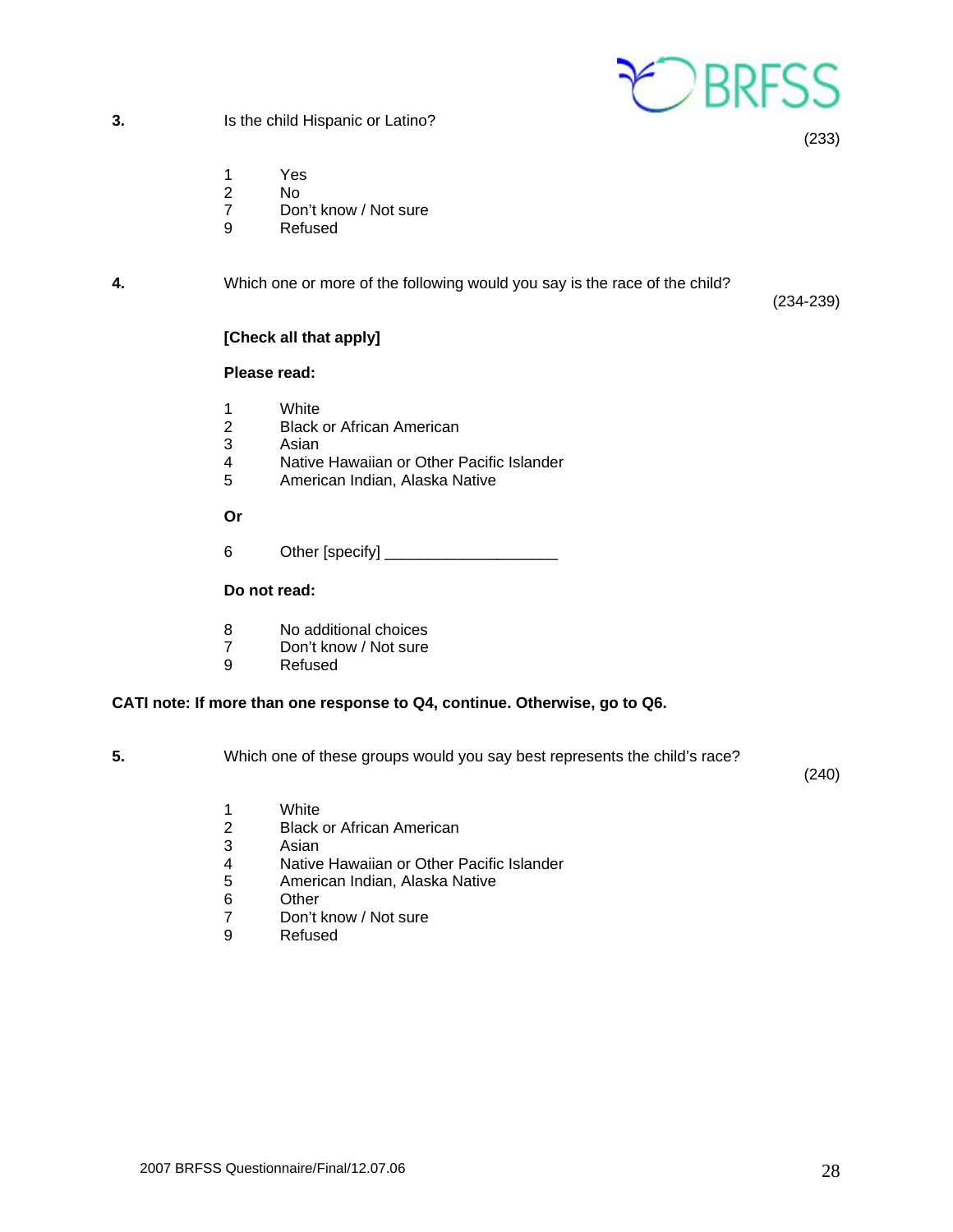

- **SAQ1.** Which one or more of the following would you say is the ethnicity of the child? (Allow up to 6 choices meaning 12 columns) (401-412)
	- 1 Caucasian (includes European, German, Irish, Italian, English)
	- 2 Hawaiian
	- 3 Chinese
	- 4 Filipino
	- 5 Japanese
	- 6 Korean<br>7 Samoar
	- **Samoan**
	- 8 Black
	- 9 American Indian/ Alaska Native/ Eskimo/ Inuit<br>10 Vietnamese
	- **Vietnamese**
	- 11 Asian Indian
	- 12 Portuguese
	- 13 Guamanian/Chamorro
	- 14 Puerto Rican
	- 15 Mexican
	- 16 Tongan
	- 17 Laotian
	- 18 Cambodian
	- 19 Malaysian
	- 20 Fijian<br>21 Micror
	- 21 Micronesian<br>22 Other Asian
	- 22 Other Asian (specify) Record the specified in **SAQ1\_22** (allow 20: 413-432)
	- 23 Other (specify) Record the specified in **SAQ1\_22** (allow 20: 413-432)

 **Do not read** 

- **24 Don't know/ Not sure**
- **25 Refuse**
- **26 No additional choices**

**SAQ2.** Which one of these groups would you say best the child's ethnicity? (433-434)

- 1 Caucasian (includes European, German, Irish, Italian, English)
- 2 Hawaiian
- 3 Chinese
- 4 Filipino
- 5 Japanese
- 6 Korean
- 7 Samoan
- 8 Black
- 9 American Indian/ Alaska Native/ Eskimo/ Inuit
- 10 Vietnamese
- 11 Asian Indian
- 12 Portuguese
- 13 Guamanian/Chamorro
- 14 Puerto Rican
- 15 Mexican
- 16 Tongan
- 17 Laotian
- 18 Cambodian
- 19 Malaysian
- 20 Fijian
- 21 Micronesian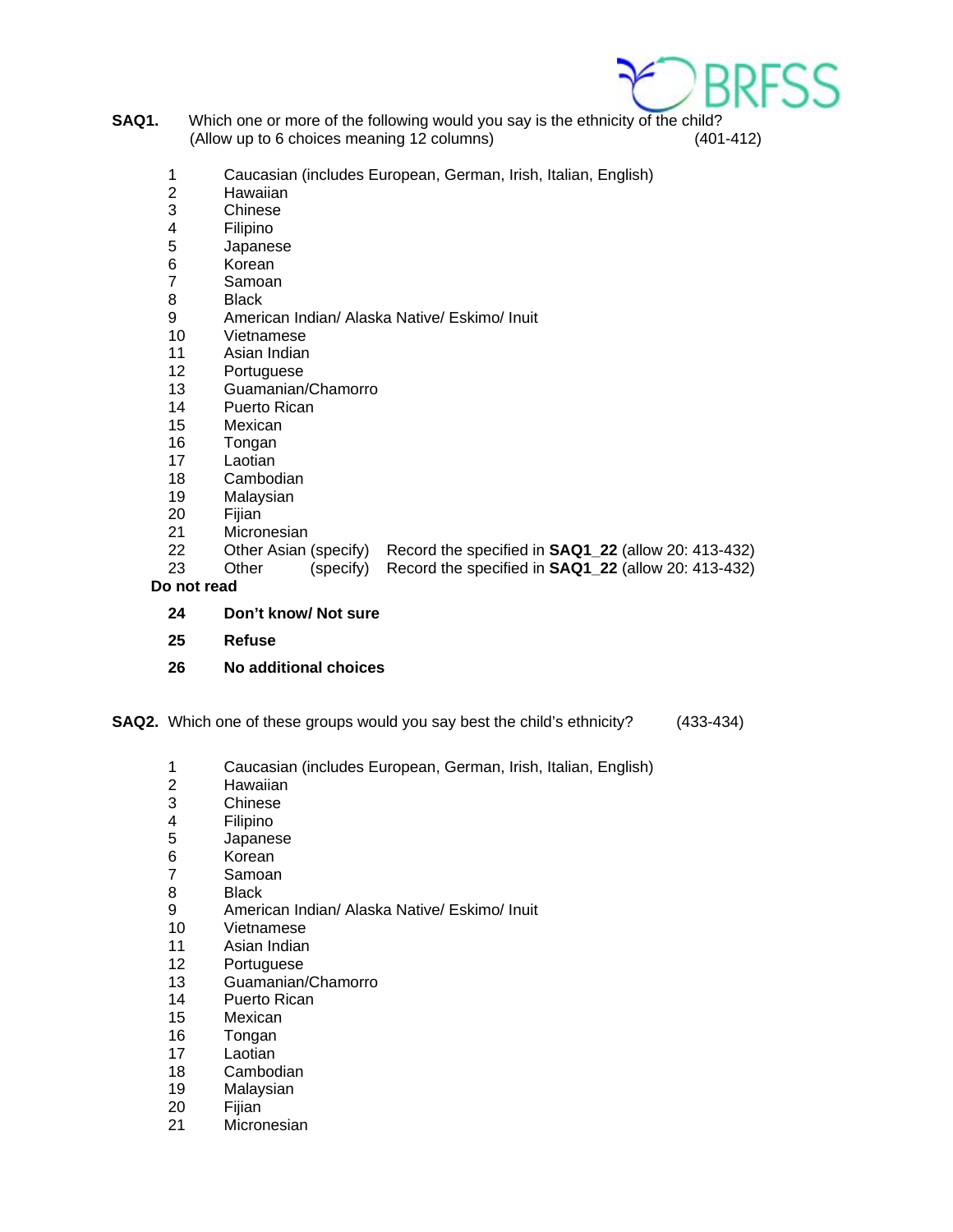

22 Other Asian (specify) Record the specified in **SAQ2\_22** (allow 15: 435-449)

23 Other (specify) Record the specified in **SAQ2\_22** (allow 15: 435-449)

### **Do not read**

- **24 Don't know/ Not sure**
- **25 Refuse**
- **26 No additional choices**

# **6. How are you related to the child?**

(241)

# **Please read:**

- 1 Parent (include biologic, step, or adoptive parent)
- 2 Grandparent<br>3 Foster parent
- Foster parent or guardian
- 4 Sibling (include biologic, step, and adoptive sibling)<br>5 Other relative
- **Other relative**
- 6 Not related in any way

# **Do not read:**

- 7 Don't know / Not sure
- 9 Refused

# Module 2: Childhood Asthma Prevalence

# **CATI note: If response to Core Q12.7 = 88 (None) or 99 (Refused), go to next module.**

**1.** Has a doctor, nurse or other health professional EVER said that the child has asthma? (242)

| Yes     |                                           |
|---------|-------------------------------------------|
| No.     | [Go to next module]                       |
|         | Don't know / Not sure [Go to next module] |
| Refused | [Go to next module]                       |
|         |                                           |

# **2.** Does the child still have asthma?

(243)

- 1 Yes
- 2 No<br>7 Dor
- 7 Don't know / Not sure<br>9 Refused
- **Refused**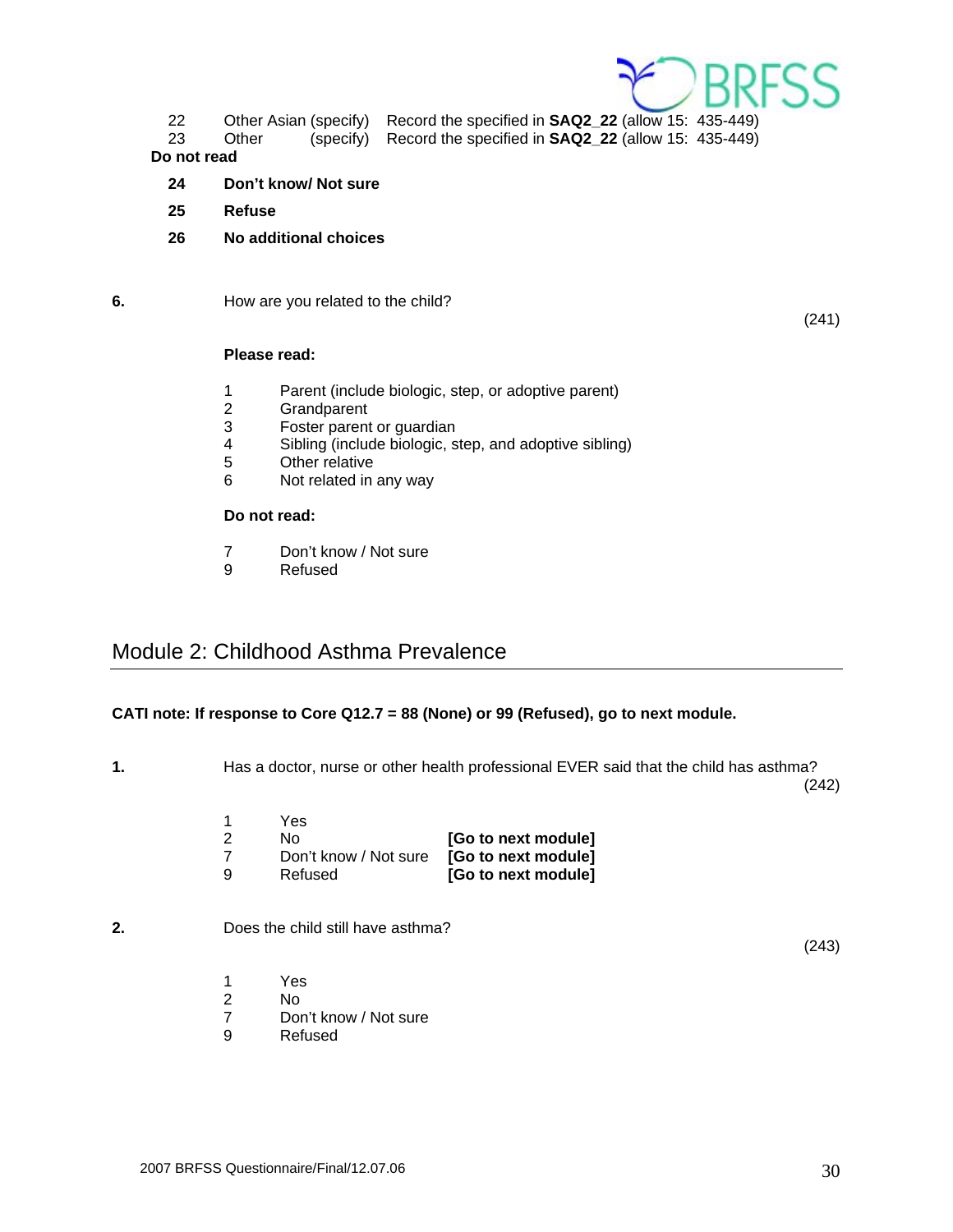

# Module 3: Diabetes

|    |                                            | To be asked following Core Q5.1; if response is "Yes" (code = 1)                                                                                                                             |               |
|----|--------------------------------------------|----------------------------------------------------------------------------------------------------------------------------------------------------------------------------------------------|---------------|
| 1. |                                            | How old were you when you were told you have diabetes?                                                                                                                                       | $(244 - 245)$ |
|    | 98<br>99                                   | Code age in years $[97 = 97$ and older]<br>Don't know / Not sure<br>Refused                                                                                                                  |               |
| 2. |                                            | Are you now taking insulin?                                                                                                                                                                  | (246)         |
|    | 1<br>$\overline{2}$<br>9                   | Yes<br><b>No</b><br>Refused                                                                                                                                                                  |               |
| 3. |                                            | Are you now taking diabetes pills?                                                                                                                                                           | (247)         |
|    | 1<br>$\overline{2}$<br>$\overline{7}$<br>9 | Yes<br>N <sub>o</sub><br>Don't know / Not sure<br>Refused                                                                                                                                    |               |
| 4. |                                            | About how often do you check your blood for glucose or sugar? Include times when<br>checked by a family member or friend, but do NOT include times when checked by a<br>health professional. | $(248-250)$   |
|    | $\frac{2}{3}$<br>4                         | Times per day<br>Times per week<br>Times per month<br>Times per year                                                                                                                         |               |

- 
- 8 8 8 Never<br>
7 7 7 Don't k Don't know / Not sure
- 9 9 9 Refused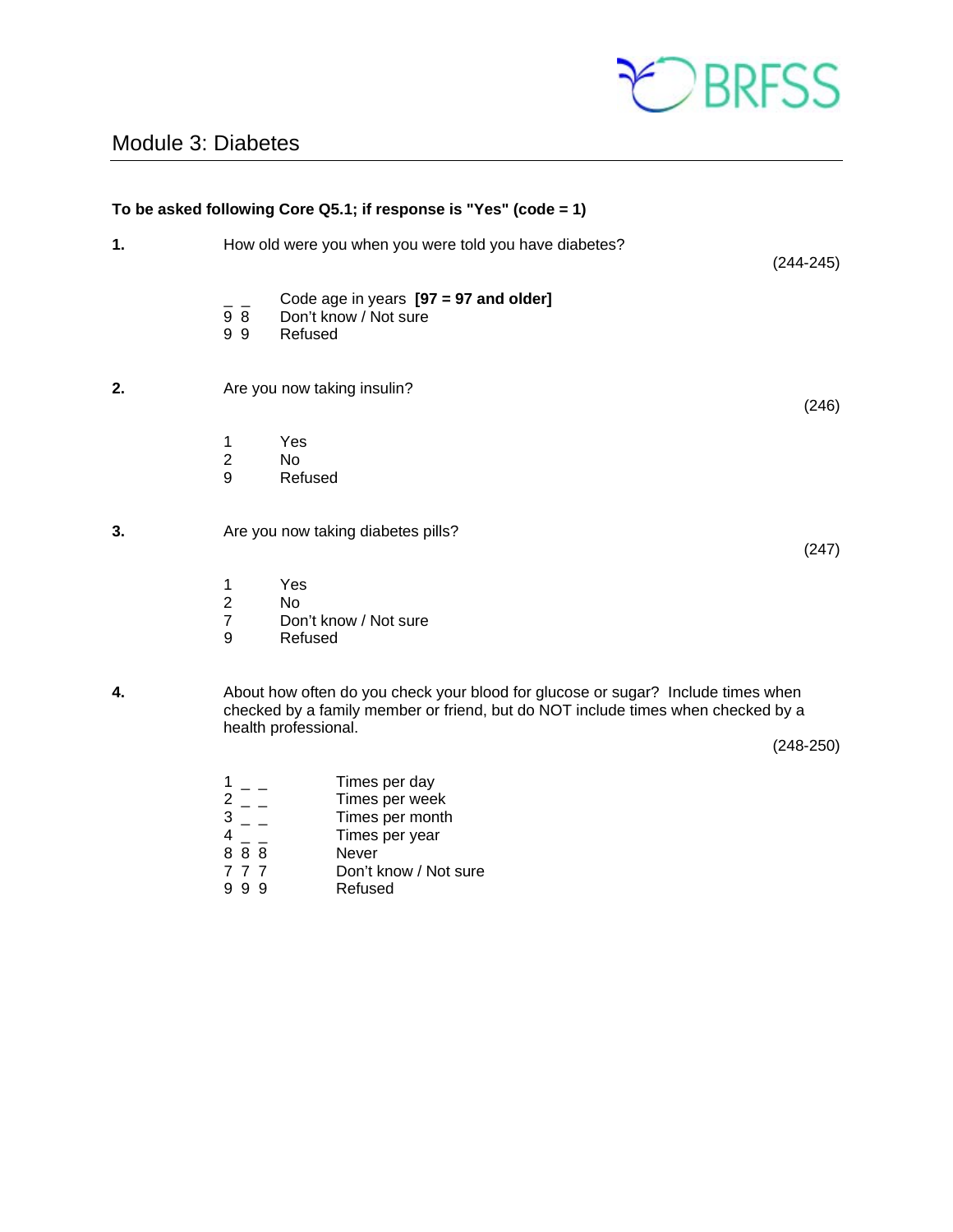

- \_ \_ Number of times **[76 = 76 or more]**
- **None**
- 7 7 Don't know / Not sure

for any sores or irritations?

9 9 Refused

**5.** About how often do you check your feet for any sores or irritations? Include times when checked by a family member or friend, but do NOT include times when checked by a health professional.

(251-253)

|       | Times per day         |
|-------|-----------------------|
|       | Times per week        |
|       | Times per month       |
|       | Times per year        |
| 5 5 5 | No feet               |
| 888   | Never                 |
| 777   | Don't know / Not sure |
|       |                       |

- 9 9 9 Refused
- **6.** Have you ever had any sores or irritations on your feet that took more than four weeks to heal?
	-
	- 1 Yes<br>2 No
	- 2 No<br>7 Dor
	- Don't know / Not sure
	- 9 Refused
- **7.** About how many times in the past 12 months have you seen a doctor, nurse, or other health professional for your diabetes?
	- \_ \_ Number of times **[76 = 76 or more]**
	- None
	- 7 7 Don't know / Not sure<br>9 9 Refused
	- **Refused**
- **8.** A test for "A one C" measures the average level of blood sugar over the past three months. About how many times in the past 12 months has a doctor, nurse, or other health professional checked you for "A one C"?

**9.** About how many times in the past 12 months has a health professional checked your feet

(257-258)

- \_ \_ Number of times **[76 = 76 or more]**
- 8 8 None<br>9 8 Never
- Never heard of "A one C" test
- 7 7 Don't know / Not sure
- 9 9 Refused

# **CATI note: If Q5 = 555 (No feet), go to Q10.**

(255-256)

(259-260)

(254)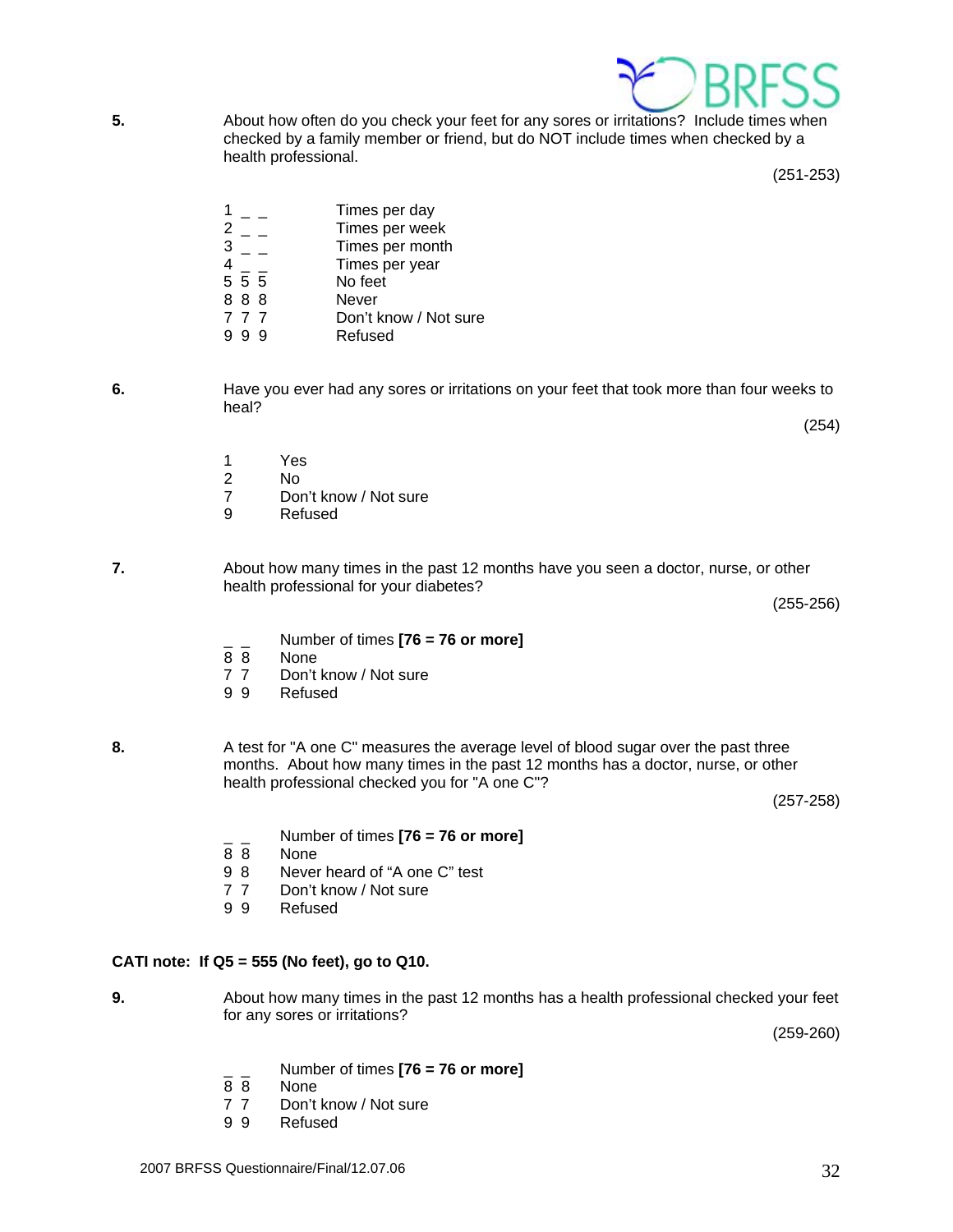

**10.** When was the last time you had an eye exam in which the pupils were dilated? This would have made you temporarily sensitive to bright light.

(261)

# **Read only if necessary:**

- 1 Within the past month (anytime less than 1 month ago)
- 2 Within the past year (1 month but less than 12 months ago)
- 3 Within the past 2 years (1 year but less than 2 years ago)  $\frac{4}{3}$  or more years ago
- 2 or more years ago

# **Do not read:**

- 7 Don't know / Not sure
- 8 Never
- 9 Refused

# **11.** Has a doctor ever told you that diabetes has affected your eyes or that you had retinopathy?

(262)

- 1 Yes<br>2 No
- 2 No<br>7 Dor
- Don't know / Not sure
- 9 Refused

**12.** Have you ever taken a course or class in how to manage your diabetes yourself?

(263)

- 1 Yes<br>2 No
	- No
- 7 Don't know / Not sure
- 9 Refused

# Module 9: Women's Health

# **CATI note: If respondent is male, go to the next module.**

The next questions are about breast and cervical cancer.

**1.** A mammogram is an x-ray of each breast to look for breast cancer. Have you ever had a mammogram?

(312)

|   | Yes                              |                        |
|---|----------------------------------|------------------------|
|   | N٥                               | [G <sub>o</sub> to Q3] |
|   | Don't know / Not sure [Go to Q3] |                        |
| a | Refused                          | [Go to Q3]             |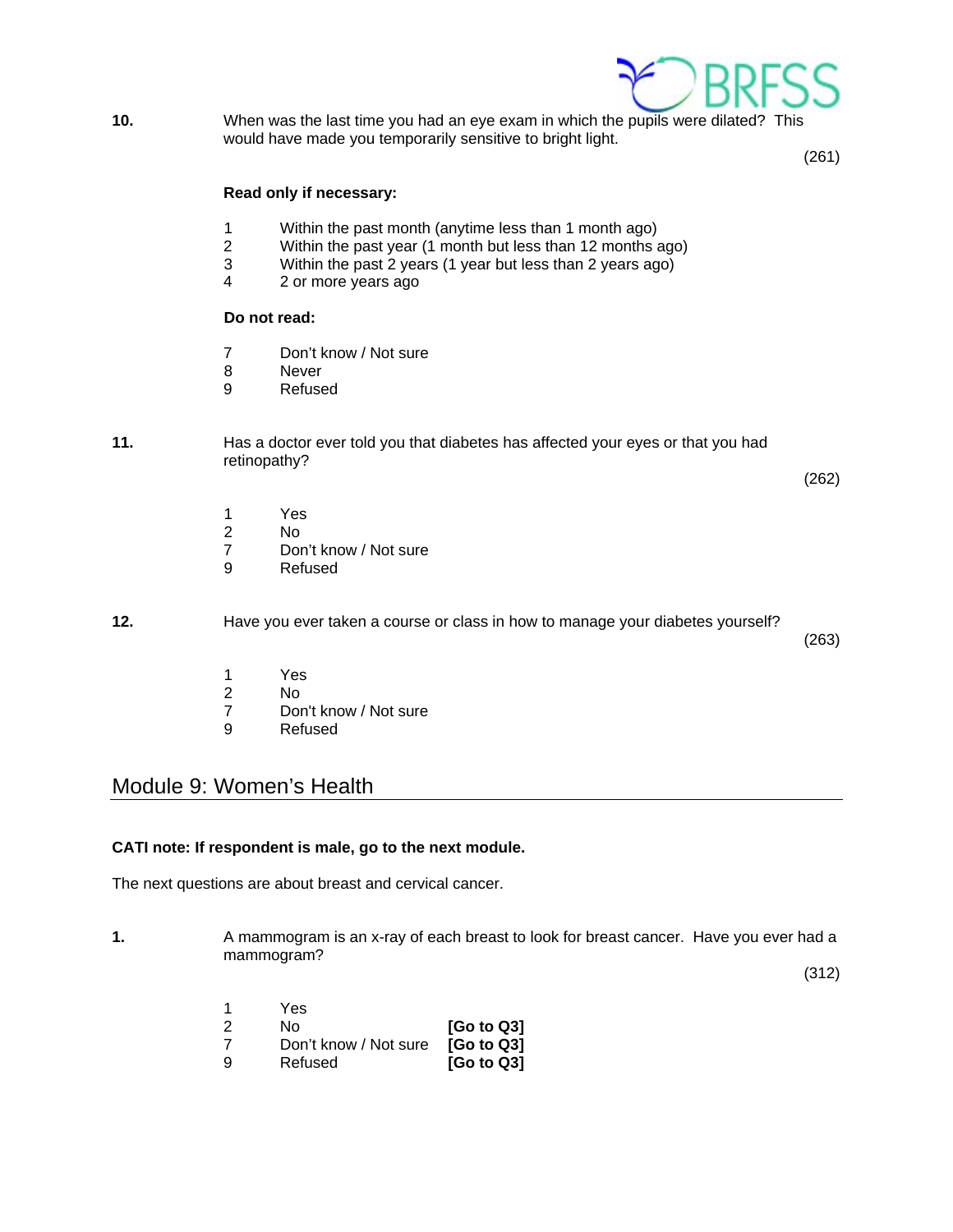**2.** How long has it been since you had your last mammogram?

#### **Read only if necessary:**

- 1 Within the past year (anytime less than 12 months ago)
- 2 Within the past 2 years (1 year but less than 2 years ago)
- 3 Within the past 3 years (2 years but less than 3 years ago)
- 4 Within the past 5 years (3 years but less than 5 years ago)<br>5 5 or more vears ago
- 5 5 or more years ago

# **Do not read:**

- 7 Don't know / Not sure
- 9 Refused

 **3.** A clinical breast exam is when a doctor, nurse, or other health professional feels the breasts for lumps. Have you ever had a clinical breast exam?

(314)

(315)

(313)

|   | Yes                              |                        |
|---|----------------------------------|------------------------|
|   | N٥                               | [Go to Q5]             |
|   | Don't know / Not sure [Go to Q5] |                        |
| a | Refused                          | [G <sub>o</sub> to Q5] |

**4.** How long has it been since your last breast exam?

# **Read only if necessary:**

- 1 Within the past year (anytime less than 12 months ago)<br>2 Within the past 2 years (1 year but less than 2 years ago
- 2 Within the past 2 years (1 year but less than 2 years ago)
- 3 Within the past 3 years (2 years but less than 3 years ago)
- 4 Within the past 5 years (3 years but less than 5 years ago)
- 5 5 or more years ago

# **Do not read:**

1 Yes

7 Don't know / Not sure

 2 No **[Go to Q7]** 7 Don't know / Not Sure **[Go to Q7]** 9 Refused **[Go to Q7]**

9 Refused

**5.** A Pap test is a test for cancer of the cervix. Have you ever had a Pap test?

(316)

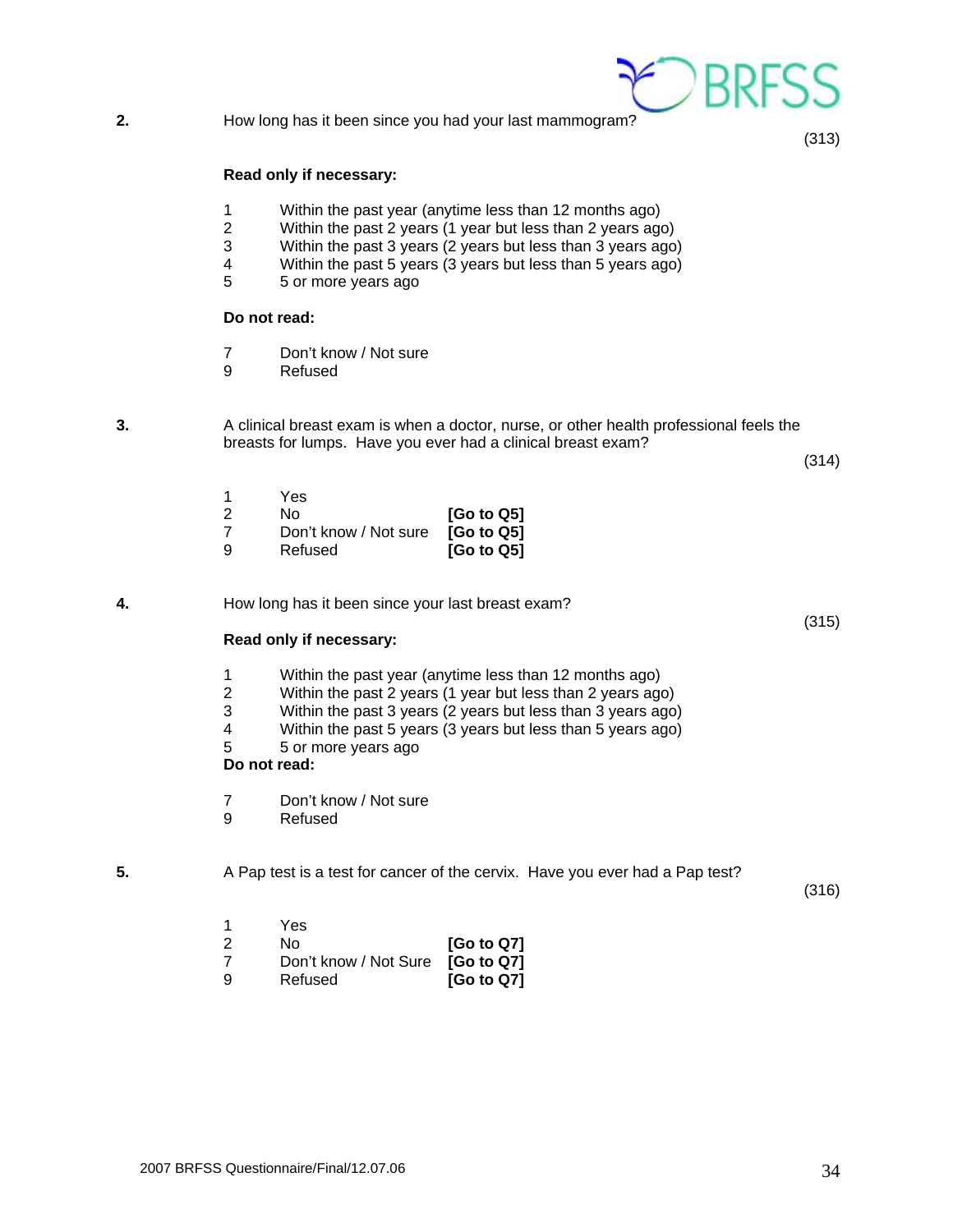

**6.** How long has it been since you had your last Pap test?

(317)

# **Read only if necessary:**

- 1 Within the past year (anytime less than 12 months ago)
- 2 Within the past 2 years (1 year but less than 2 years ago)
- 3 Within the past 3 years (2 years but less than 3 years ago)
- 4 Within the past 5 years (3 years but less than 5 years ago)<br>5 5 or more vears ago
- 5 5 or more years ago

# **Do not read:**

- 7 Don't know / Not sure
- 9 Refused

# **CATI note: If response to Core Q12.21 = 1 (is pregnant); then go to next module.**

**7. Have you had a hysterectomy?** 

(318)

 **Read only if necessary:** A hysterectomy is an operation to remove the uterus (womb).

- 1 Yes
- 2 No
- 7 Don't know / Not sure
- 9 Refused

# Module 10: Prostate Cancer Screening

# **CATI note: If respondent is <39 years of age, or is female, go to next module.**

Now, I will ask you some questions about prostate cancer screening.

**1.** A Prostate-Specific Antigen test, also called a PSA test, is a blood test used to check men for prostate cancer. Have you ever had a PSA test?

(319)

 1 Yes 2 No **[Go to Q3]** 7 Don't Know / Not Sure **[Go to Q3]** 9 Refused **[Go to Q3]**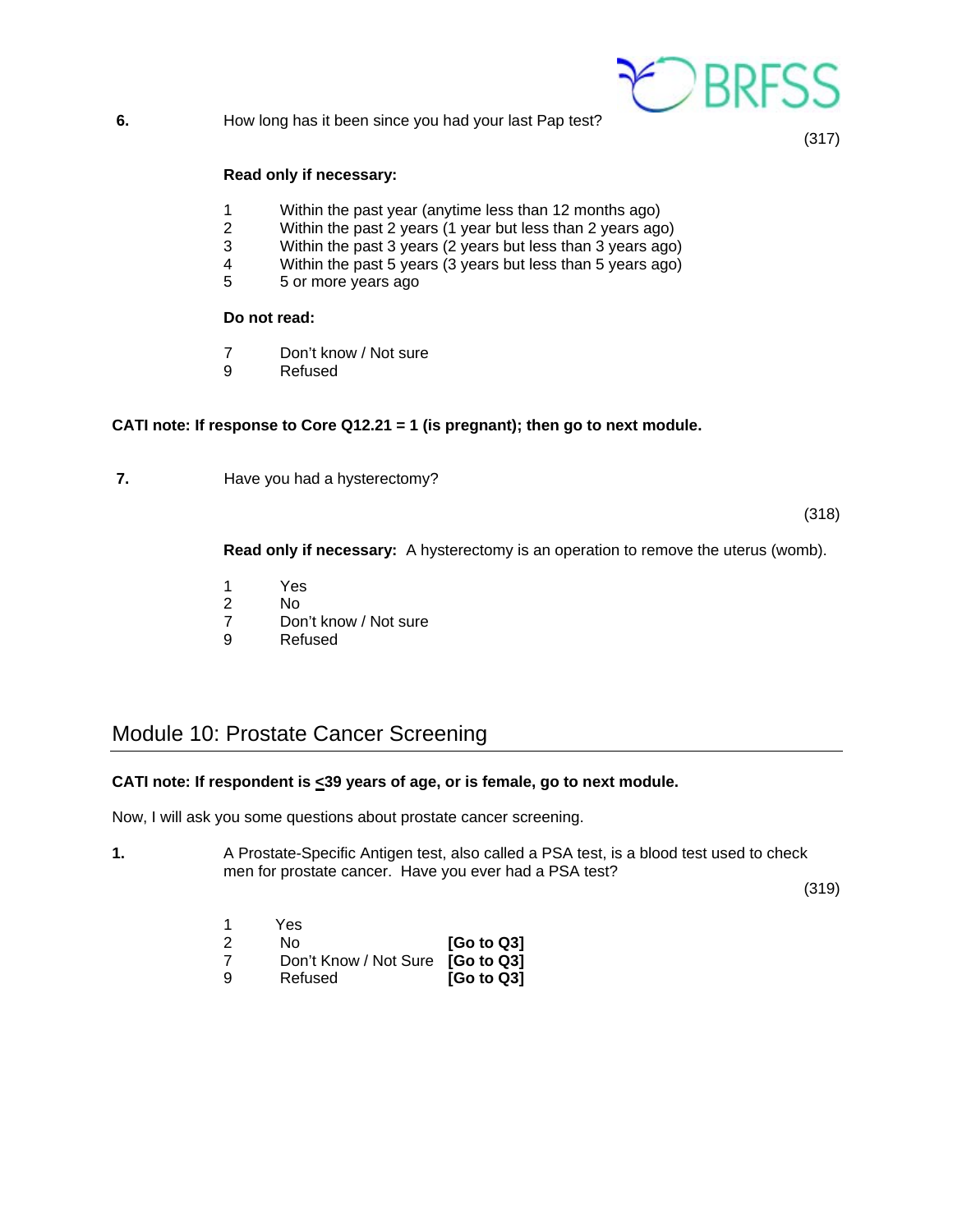# **2.** How long has it been since you had your last PSA test?

### **Read only if necessary:**

- 1 Within the past year (anytime less than 12 months ago)
- 2 Within the past 2 years (1 year but less than 2 years)
- 3 Within the past 3 years (2 years but less than 3 years)
- 4 Within the past 5 years (3 years but less than 5 years)<br>5 5 or more vears ago
- 5 5 or more years ago

#### **Do not read:**

- 7 Don't know
- 9 Refused

**3.** A digital rectal exam is an exam in which a doctor, nurse, or other health professional places a gloved finger into the rectum to feel the size, shape, and hardness of the prostate gland. Have you ever had a digital rectal exam?

(321)

(320)

 1 Yes 2 No **[Go to Q5]** 7 Don't know / Not sure **[Go to Q5]** 9 Refused **[Go to Q5]** 

**4.** How long has it been since your last digital rectal exam?

(322)

### **Read only if necessary:**

- 1 Within the past year (anytime less than 12 months ago)
- 2 Within the past 2 years (1 year but less than 2 years)
- Within the past 3 years (2 years but less than 3 years)
- 4 Within the past 5 years (3 years but less than 5 years)
- 5 5 or more years ago

 **Do not read:** 

- 7 Don't know / Not sure
- 9 Refused

# **5.** Have you ever been told by a doctor, nurse, or other health professional that you had prostate cancer?

(323)

- 1 Yes
- 2 No
	- 7 Don't know / Not sure
	- 9 Refused

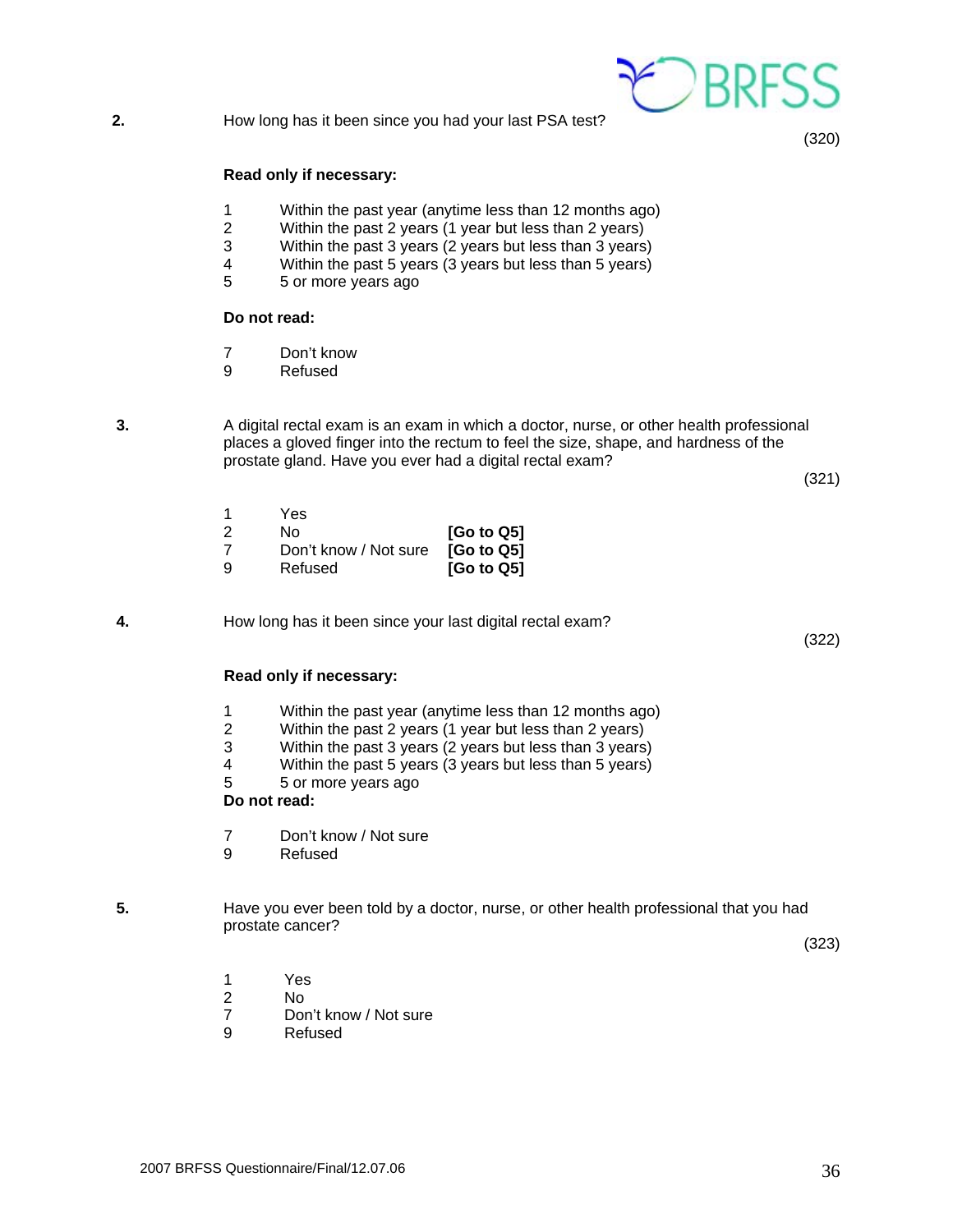

# **CATI note: If respondent is <49 years of age, go to next module.**

**1.** A blood stool test is a test that may use a special kit at home to determine whether the stool contains blood. Have you ever had this test using a home kit?

(324)

|   | Yes                              |                        |
|---|----------------------------------|------------------------|
|   | N٥                               | [G <sub>o</sub> to Q3] |
|   | Don't know / Not sure [Go to Q3] |                        |
| a | Refused                          | [G <sub>o</sub> to Q3] |

**2.** How long has it been since you had your last blood stool test using a home kit?

(325)

### **Read only if necessary:**

- 1 Within the past year (anytime less than 12 months ago)
- 2 Within the past 2 years (1 year but less than 2 years ago)
- 3 Within the past 5 years (2 years but less than 5 years ago)
- 4 5 or more years ago

### **Do not read:**

- 7 Don't know / Not sure
- 9 Refused

**3.** Sigmoidoscopy and colonoscopy are exams in which a tube is inserted in the rectum to view the colon for signs of cancer or other health problems. Have you ever had either of these exams?

(326)

- 1 Yes 2 No **[Go to next module]** 7 Don't know / Not sure **[Go to next module]** 9 Refused **[Go to next module]**
- **4.** For a sigmoidoscopy, a flexible tube is inserted into the rectum to look for problems. A colonoscopy is similar, but uses a longer tube, and you are usually given medication through a needle in your arm to make you sleepy and told to have someone else drive you home after the test. Was your MOST RECENT examination called a sigmoidoscopy or a colonoscopy?

(327)

- 1 Sigmoidoscopy
- 2 Colonoscopy
- 3 Something else<br>7 Don't know / No
- Don't know / Not sure
- 9 Refused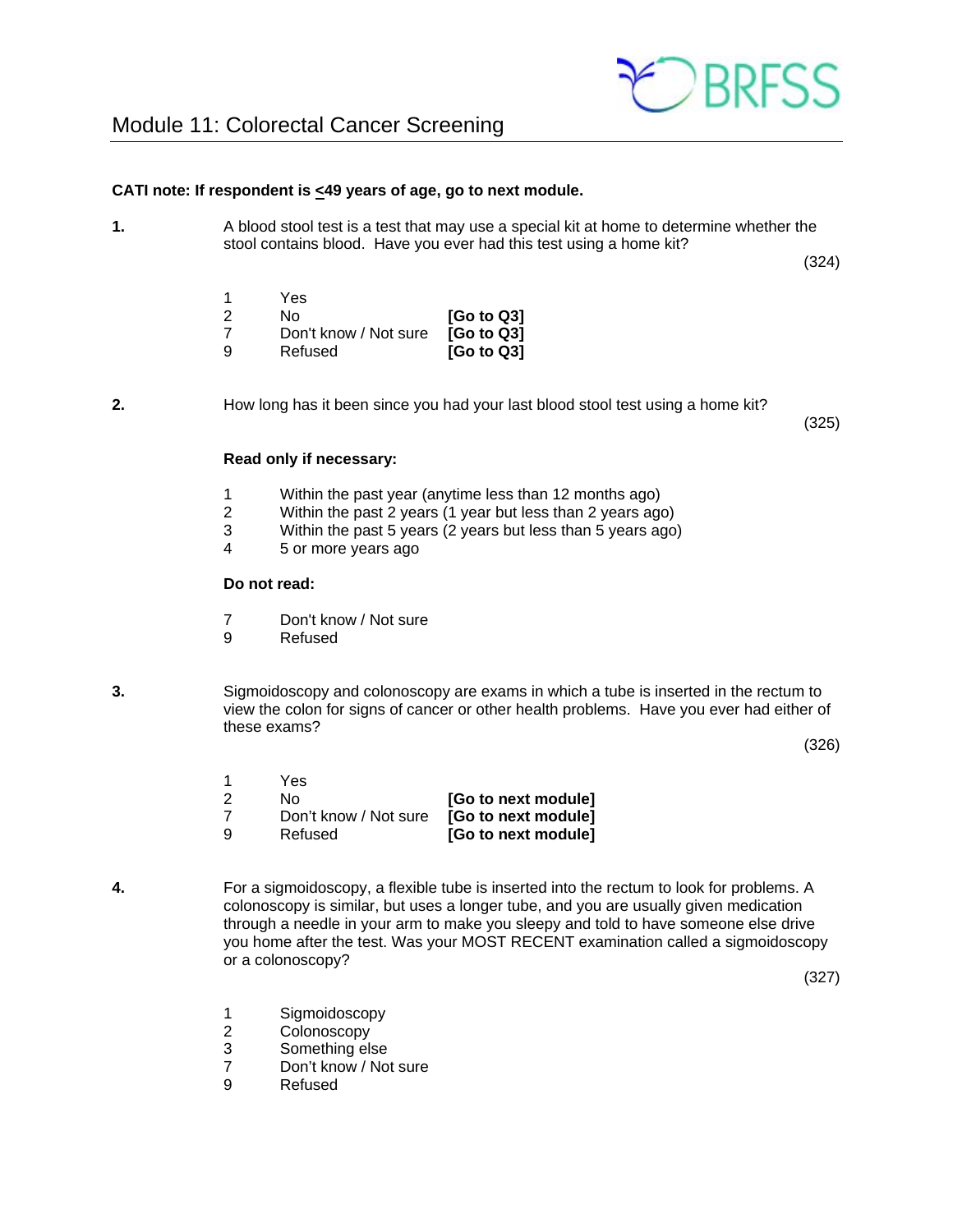

**5.** How long has it been since you had your last sigmoidoscopy or colonoscopy?

(328)

# **Read only if necessary:**

- 1 Within the past year (anytime less than 12 months ago)
- 2 Within the past 2 years (1 year but less than 2 years ago)
- 3 Within the past 5 years (2 years but less than 5 years ago)
- Within the past 10 years (5 years but less than 10 years ago)
- 5 10 or more years ago

# **Do not read:**

- 7 Don't know / Not sure
- 9 Refused

# Module 16: Mental Illness and Stigma

Now, I am going to ask you some questions about how you have been feeling during the **past 30 days**. ..

**1.** About how often during the past 30 days did you feel **nervous** — would you say **all** of the time, **most** of the time, **some** of the time, **a little** of the time, or **none** of the time?

(358)

- 1 All
	- 2 Most<br>3 Some
	- 3 Some<br>4 A little
	- 4 A little
	- 5 None
	- 7 Don't know / Not sure
	- 9 Refused
- **2.** During the past 30 days, about how often did you feel **hopeless all** of the time, **most** of the time, **some** of the time, **a little** of the time, or **none** of the time?

(359)

- 1 All
	- 2 Most<br>3 Some
	- 3 Some
	- 4 A little<br>5 None
	- 5 None<br>7 Don't
	- Don't know / Not sure
	- 9 Refused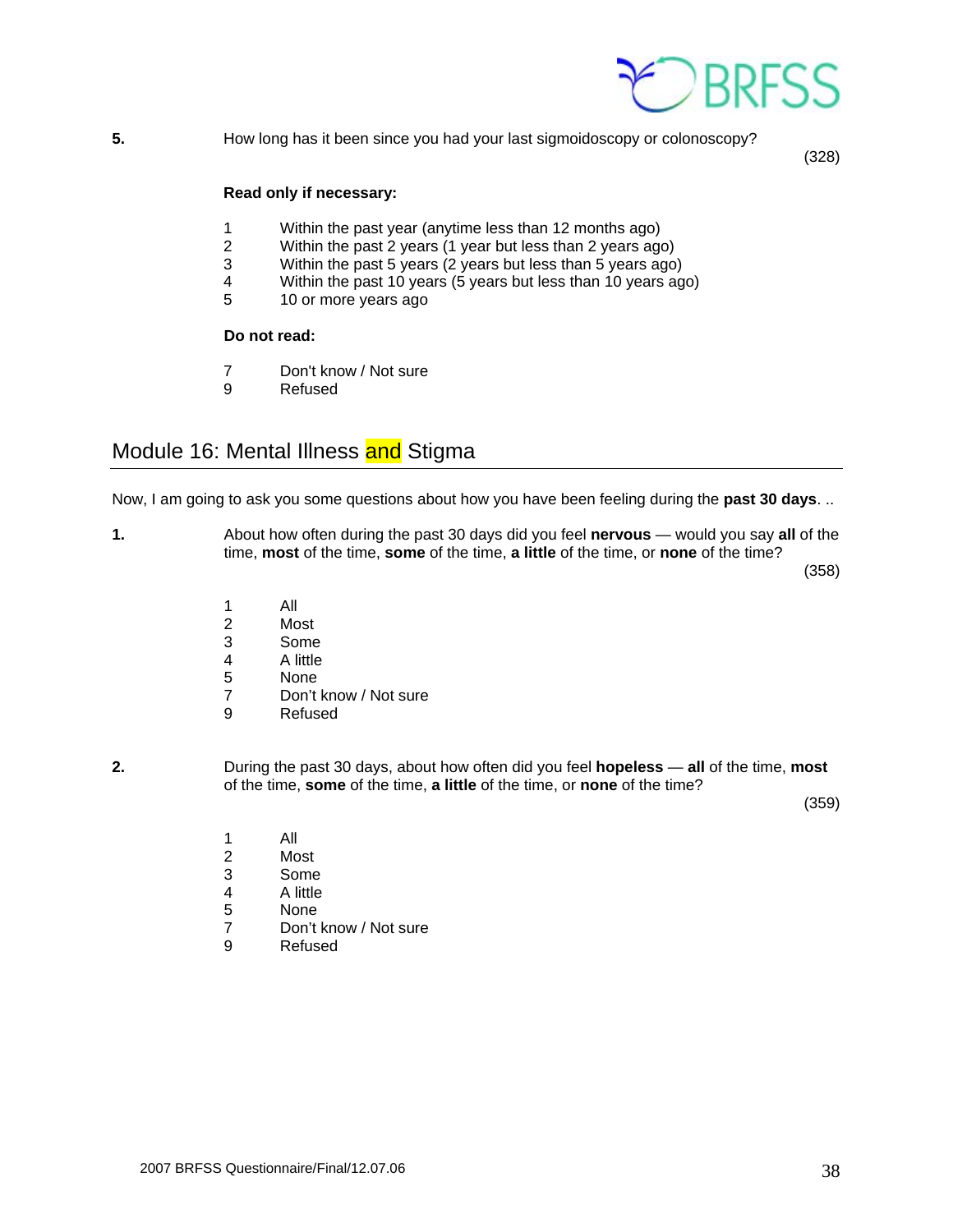

**3.** During the past 30 days, about how often did you feel **restless** or **fidgety**?

### **[If necessary: all, most, some, a little, or none of the time?]**

(360)

- 1 All
- Most
- 3 Some
- 4 A little<br>5 None
- **None**
- 7 Don't know / Not sure
- 9 Refused
- **4.** During the past 30 days**,** about how often did you feel **so depressed** that nothing could cheer you up?

### **[If necessary: all, most, some, a little, or none of the time?]**

(361)

- 1 All<br>2 Mo
- Most
- 3 Some<br>4 A little
- 4 A little<br>5 None
- **None**
- 7 Don't know / Not sure<br>9 Refused
- **Refused**

**5.** During the past 30 days, about how often did you feel that **everything was an effort**?

# **[If necessary: all, most, some, a little, or none of the time?]**

(362)

- 1 All
	- 2 Most
	- 3 Some
	- 4 A little
	- 5 None
	- 7 Don't know / Not sure
	- 9 Refused

**6.** During the past 30 days, about how often did you feel **worthless**?

# **[If necessary: all, most, some, a little, or none of the time?]**

(363)

- 1 All
	- 2 Most
	- 3 Some
	- 4 A little
	- 5 None<br>7 Don't
	- 7 Don't know / Not sure<br>9 Refused
	- **Refused**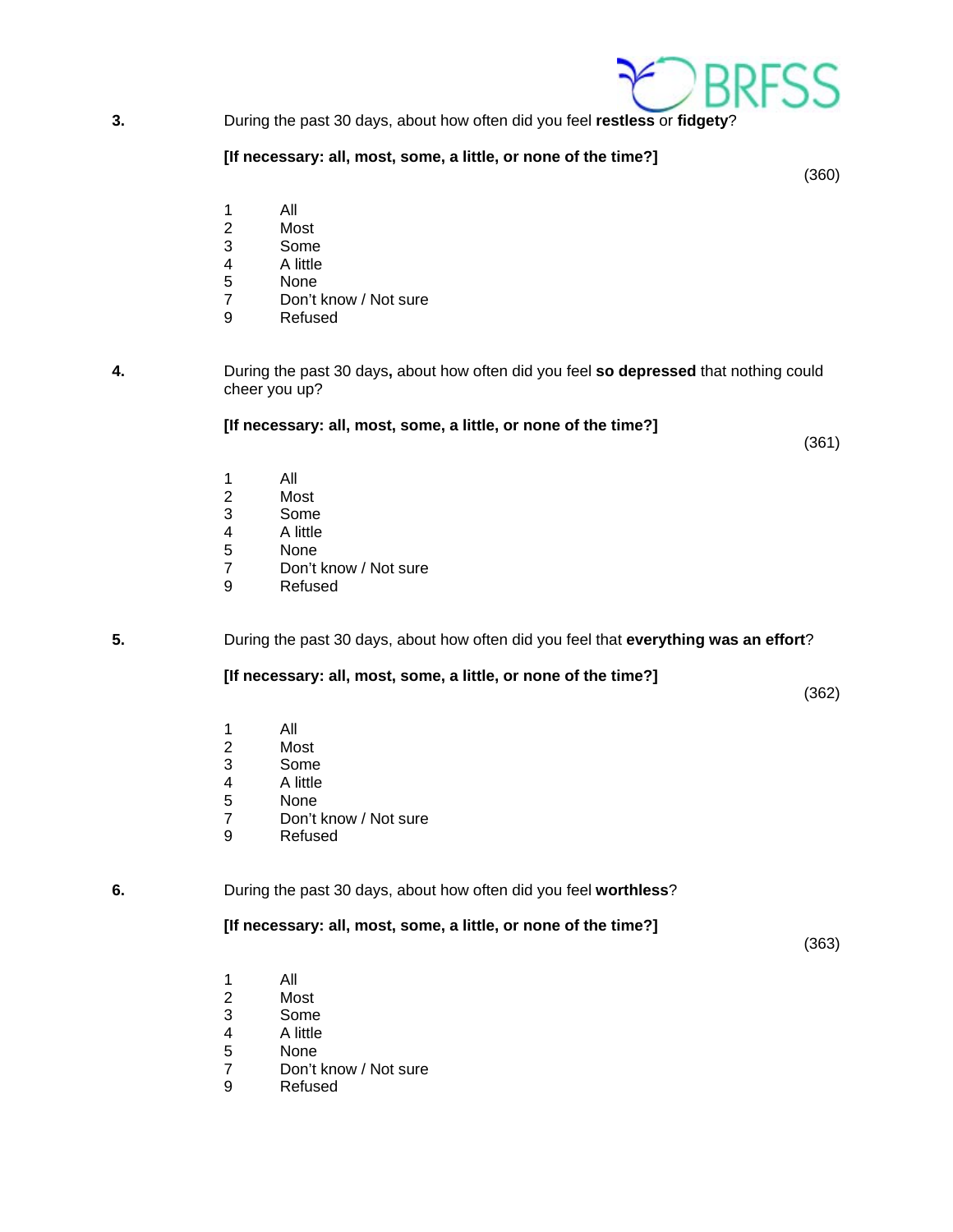

The next question asks if any type of mental health condition or emotional problem has recently kept you from doing your work or other usual activities.

**7.** During the past 30 days, for about how many days did a mental health condition or emotional problem **keep you from doing** your work or other usual activities?

(364-365)

- Number of days
- 8 8 None
- 7 7 Don't know / Not sure
- 9 9 Refused

**INTERVIEWER NOTE**: If asked, **"usual activities"** includes housework, self-care, caregiving, volunteer work, attending school, studies, or recreation.

**8.** Are you now taking medicine or receiving treatment from a doctor or other health professional for any type of mental health condition or emotional problem?

(366)

(367)

- 1 Yes
- 2 No<br>7 Dor
- Don't know / Not sure
- 9 Refused

These next questions ask about peoples' attitudes toward mental illness and its treatment. How much do you **agree** or **disagree** with these statements about people with mental illness...

**9.** Treatment can help people with mental illness lead normal lives. Do you –**agree** slightly or strongly, or **disagree** slightly or strongly?

### **Read only if necessary:**

- 1 Agree strongly
- 2 Agree slightly
- 3 Neither agree nor disagree
- 4 Disagree slightly
- 5 Disagree strongly

# **Do not read:**

- 7 Don't know / Not sure
- 9 Refused
- **10.** People are generally caring and sympathetic to people with mental illness. Do you  **agree** slightly or strongly, or **disagree** slightly or strongly?

(368)

### **Read only if necessary:**

- 1 Agree strongly
- 2 Agree slightly
- 3 Neither agree nor disagree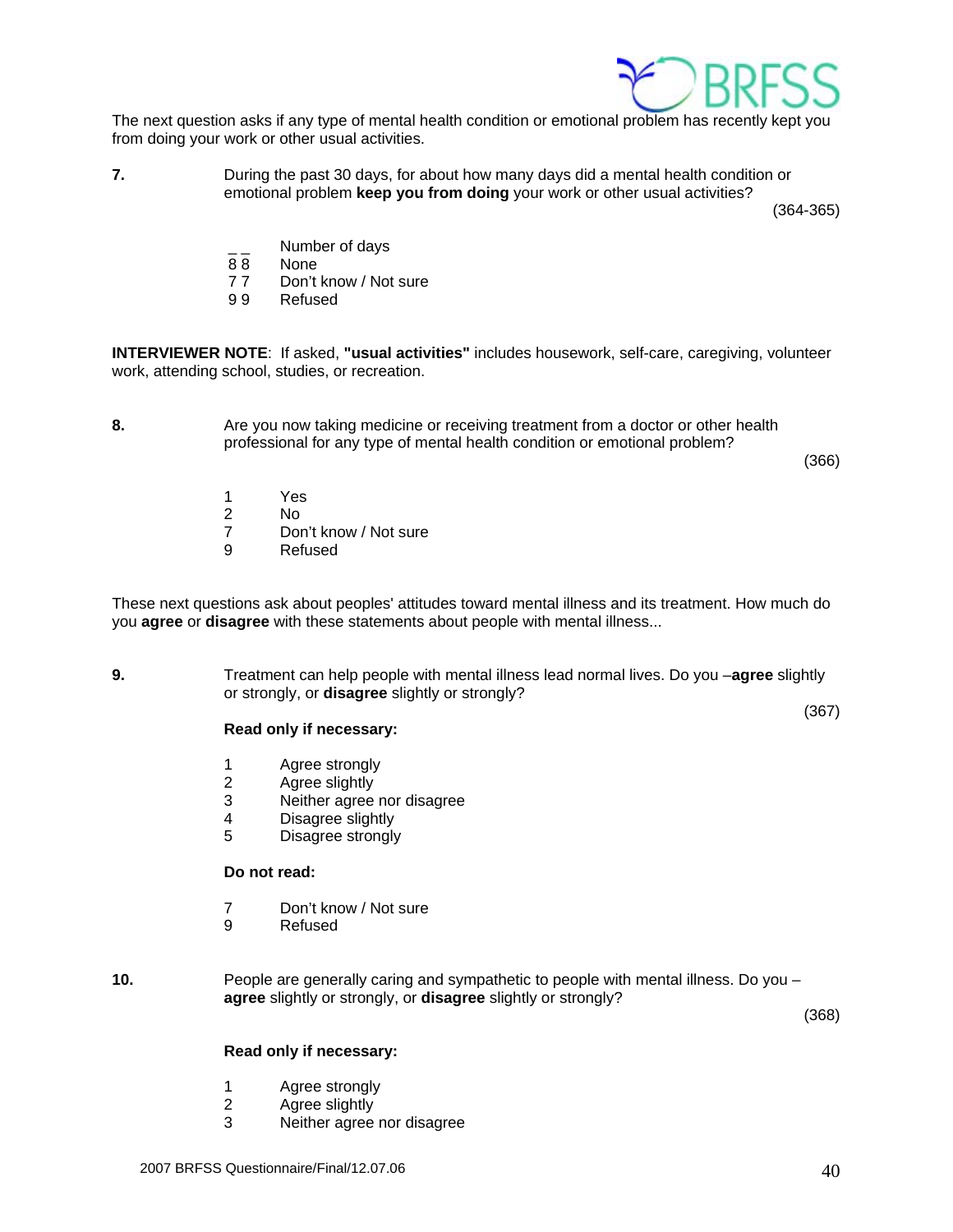

- 4 Disagree slightly<br>5 Disagree strongly
- Disagree strongly

# **Do not read:**

- 7 Don't know / Not sure<br>9 Refused
- **Refused**

**INTERVIEWER NOTE:** If asked for the purpose of Q9 or Q10: say: "answers to these questions will be used by health planners to help understand public attitudes about mental illness and its treatment and to help guide health education programs".

**Island saq.** What island do you live on?  $(581)$ 

- 1 Oahu<br>2 Hawai
- **Hawaii**
- 3 Kauai
- 4 Maui
- 5 Molokai
- 6 Lanai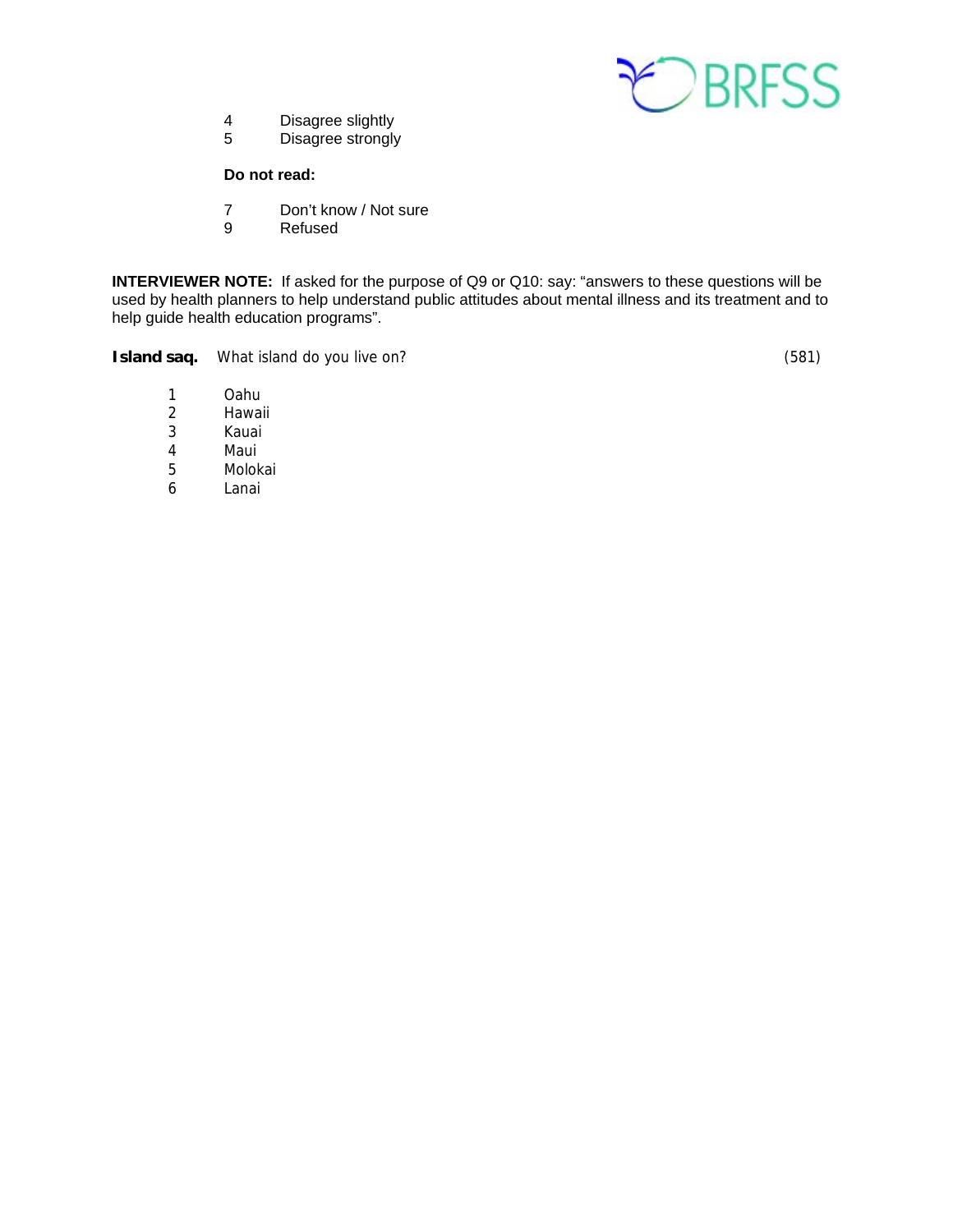

- **SAQ**. Which one or more of the following would you say is your ethnicity? (Allow up to 6 choices meaning 12 columns) (582-593)
	- 1 Caucasian (includes European, German, Irish, Italian, English)
	- 2 Hawaiian
	- 3 Chinese
	- 4 Filipino
	- 5 Japanese
	- 6 Korean
	- 7 Samoan
	- 8 Black
	- 9 American Indian/ Alaska Native/ Eskimo/ Inuit
	- 10 Vietnamese
	- 11 Asian Indian
	- 12 Portuguese
	- 13 Guamanian/Chamorro
	- 14 Puerto Rican
	- 15 Mexican
	- 16 Tongan
	- 17 Laotian
	- 18 Cambodian
	- 19 Malaysian
	- 20 Fijian
	- 21 Micronesian
	- 22 Other Asian (specify) Record the specified in **SAQ4\_22** (allow 20: 594-613)
	- 23 Other (specify) Record the specified in **SAQ4\_22** (allow 20: 594-613)

 **Do not read** 

- **24 Don't know/ Not sure**
- **25 Refuse**
- **26 No additional choices**
- **SAQ.** Which one of these groups would you say best represents your ethnicity? (614-615)
	- 1 Caucasian (includes European, German, Irish, Italian, English)
	- 2 Hawaiian
	- 3 Chinese
	- 4 Filipino
	- 5 Japanese
	- 6 Korean
	- 7 Samoan
	- 8 Black
	- 9 American Indian/ Alaska Native/ Eskimo/ Inuit
	- 10 Vietnamese
	- 11 Asian Indian
	- 12 Portuguese
	- 13 Guamanian/Chamorro
	- 14 Puerto Rican
	- 15 Mexican
	- 16 Tongan
	- 17 Laotian
	- 18 Cambodian
	- 19 Malaysian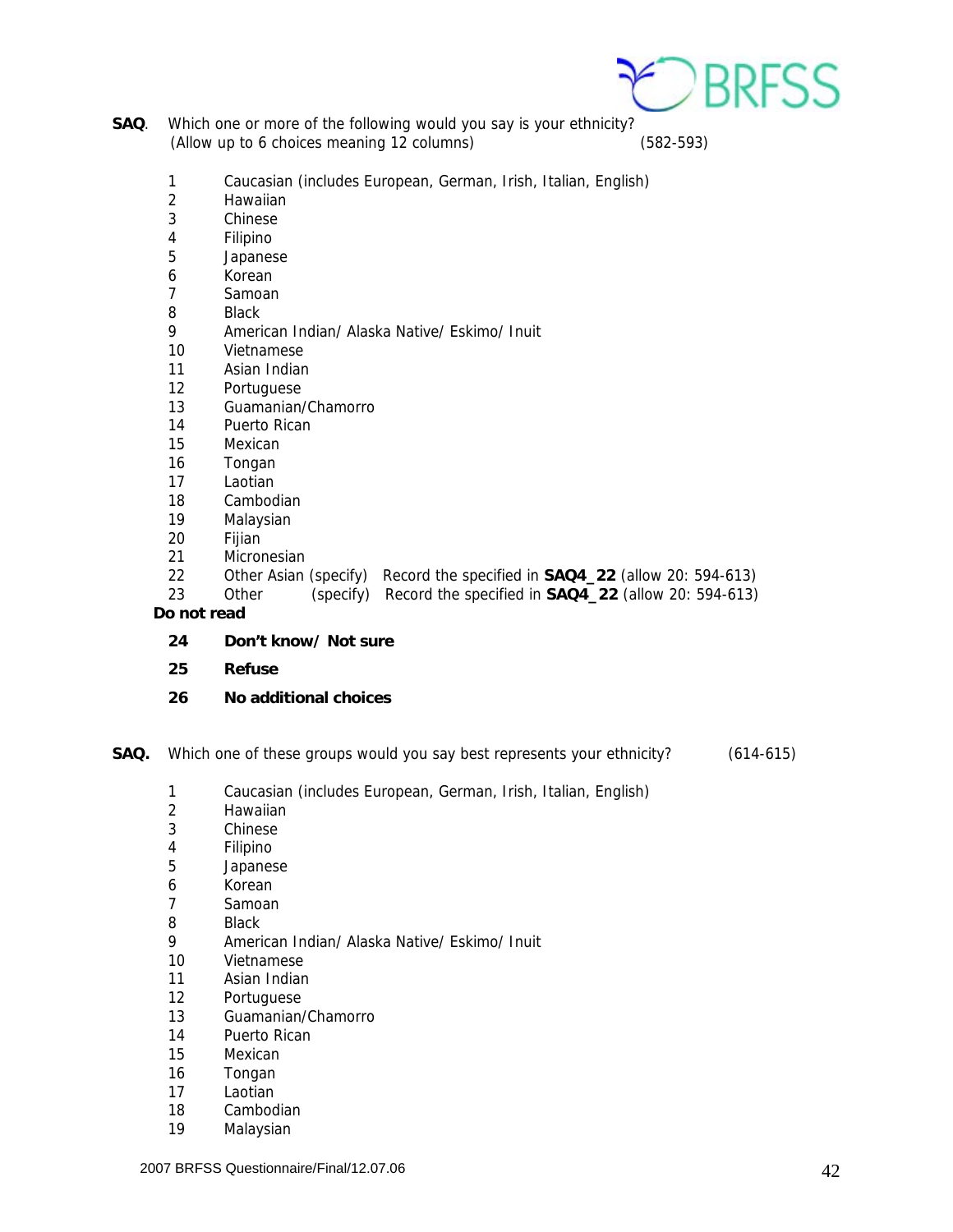

- 20 Fijian
- 21 Micronesian
- 22 Other Asian (specify) Record the specified in **SAQ5\_22** allow 15: 616-630)
- 23 Other (specify) Record the specified in **SAQ5\_22** allow 15: 616-630)

# **Do not read**

- **24 Don't know/ Not sure**
- **25 Refuse**
- **26 No additional choices**

# **[Questions about Smoking Cessation]**

**CATI Note: If Core Q11.2= 3(Not at all); continue. If Core Q11.2= 1(every day) or 2(some days); <b>→ Go to SAQ13. If Core Q11.2= 7, 9 (Don't know, Refused); → Go to the closing statement.** 

**Previously you said you have smoked cigarettes:** 

|                | smq12 About how long has it been since you last smoked cigarettes? | $(637-638)$                   |
|----------------|--------------------------------------------------------------------|-------------------------------|
|                | Read only if necessary:                                            |                               |
| 0 <sub>1</sub> | Within the past month (anytime less than 1 month ago)              | [Go to SAQ13]                 |
| 0 <sub>2</sub> | Within the past 3 months (1 month but less than 3 months ago)      | [Go to SAQ13]                 |
| 0 <sub>3</sub> | Within the past 6 months (3 months but less than 6 months ago)     | [Go to SAQ13]                 |
| 04             | Within the past year (6 months but less than 1 year ago)           | [Go to SAQ13]                 |
| 0 <sub>5</sub> | Within the past 5 years (1 year but less than 5 years ago)         | [Go to the closing statement] |
| 06             | Within the past 10 years (5 years but less than 10 years ago)      | [Go to the closing statement] |
| 07             | 10 or more years ago                                               | [Go to the closing statement] |
|                |                                                                    |                               |

#### **DO NOT READ**

7 7 Don't know / Not sure **[Go to the closing statement]**

9 9 Refused **[Go to the closing statement]**

**CATI Note: If response to SMQ12= 01, 02, 03, or 04; or if Core Q11.2= 1 or 2; continue.** 

**The next questions are about interactions you might have had with a doctor, nurse, or other health professional.** 

**smq13** In the last 12 months, how many times have you seen a doctor, nurse or other health professional to get any kind of care for yourself? (639-640)

- \_ \_ Number of times **[01-76]**
- 
- 7 7 Don't know / Not sure
- 9 9 Refused

None **[Go to the closing statement]** 

**smq14** In the last 12 months, on how many visits were you advised to quit smoking by a doctor or other health provider? (641-642)

- $\frac{1}{88}$  Number of visits **[01-76]**<br>88 None
- None
- 77 Don't know / Not sure<br>99 Refused
- **Refused**